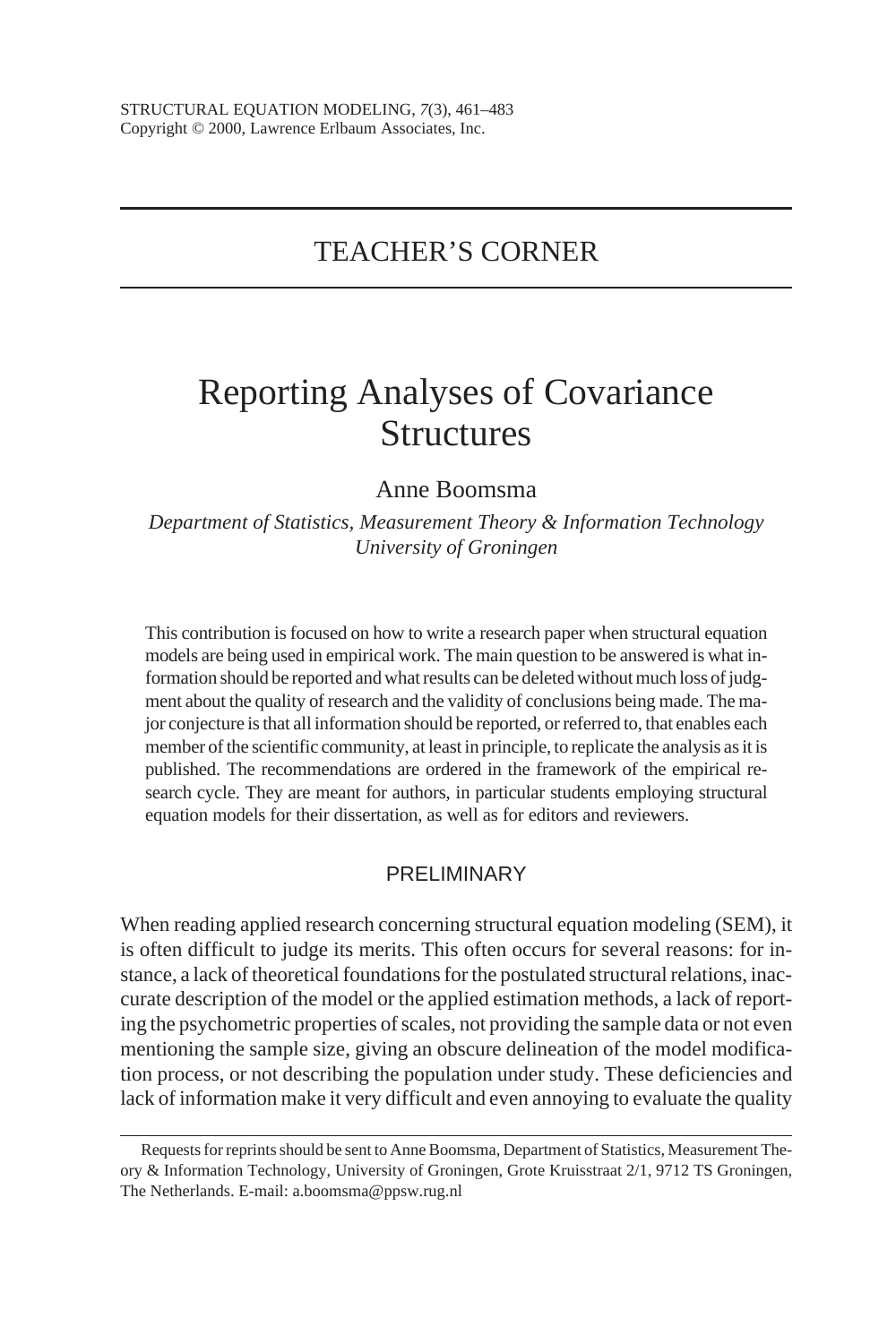of such research because a proper scientific assessment cannot be done at all. Ideally the reader should be in a position to replicate the reported study. Frequently, however, this cannot be done.

How can such circumstances, which impair proper evaluation and replication of SEM, be avoided? A first step is to summarize the basic pieces of information that should be included in a publication about applied SEM methodology. A second step is to pay attention to some fundamental issues in doing that type of research, which should be reflected in its reporting. The purpose of this article is to offer some guidelines, or recommendations, regarding the content and organization of publications on applications of SEM. First some related publications are mentioned.

General directions for research publications can, for instance, be found in the *Publication Manual of the American Psychological Association* (1994). Since the release of this latest edition, however, progress has been made in terms of selecting proper fit indexes, hence hopefully the fledgling researcher will not only report what is enumerated in the manual (i.e., NFI, PFI; o.c., p. 134). Maxwell and Cole (1995) offered some general tips for writing methodological articles. They also highlighted several ways in which authors can make their methodological work more accessible, and less painful, as they put it, to readers who are not methodological experts. Raykov, Tomer, and Nesselroade (1991) proposed some guidelines for reporting SEM results in articles submitted to *Psychology and Aging*. Hoyle and Panter (1995) published a chapter on how to write about structural equation models, emphasizing the description of results of the analysis and model fit criteria in particular. Some of the material covered by the latter two publications coincides with the approach taken here.

The ordering of the contents of this article mirrors the empirical research cycle (observation, induction, deduction, testing, and evaluation) as discussed by De Groot (1966, 1969). In describing the different phases of this cycle, usually more general terms are employed: *Introduction* (the problem, theory, model, or hypotheses), *Method* (how to attack the problem, how to test the model), *Results* (estimates of model parameters and model fit), and *Discussion* (evaluating the results of the analysis). Figure 1 highlights main features of the research cycle in SEM.

With regard to Method and Results, the general stand is taken that all information should be reported that enables a researcher to replicate the published empirical research. If that is not possible in all detail, it should be indicated how the missing information can be obtained from the author. For example, references can be made to technical reports and unpublished manuscripts containing the sufficient statistics and more detailed information, or to the availability of data files on the World Wide Web or elsewhere (with reliable postal, e-mail, and Internet addresses being essential). Such publication standards serve to ensure the possibility of replication and thus of well-founded criticism and discussion. One of the criteria for manuscript consideration therefore can be that the model be replicated by an objective source, so as to prevent any flaws that might otherwise occur. If the crite-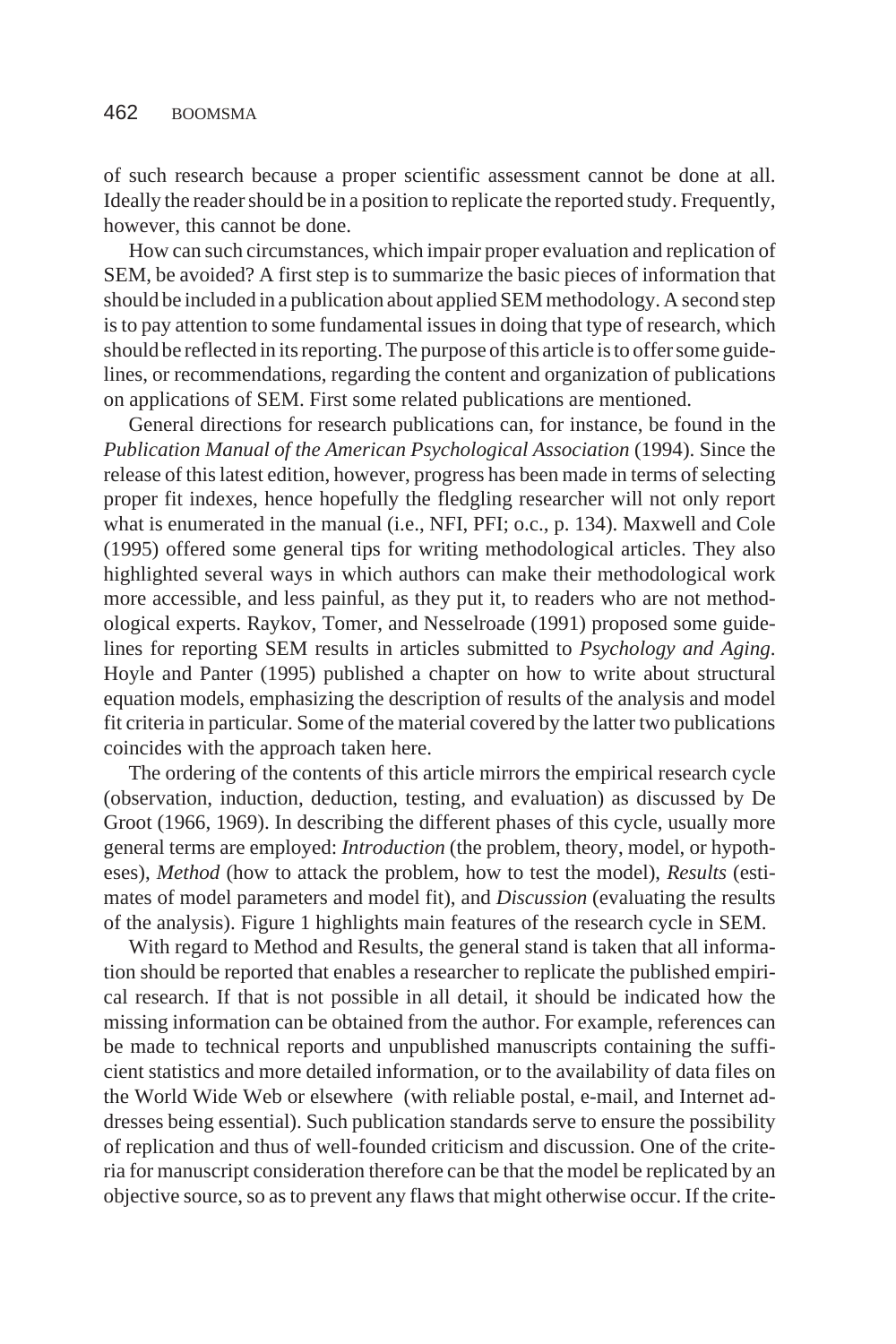

FIGURE 1 Flow diagram of the SEM process.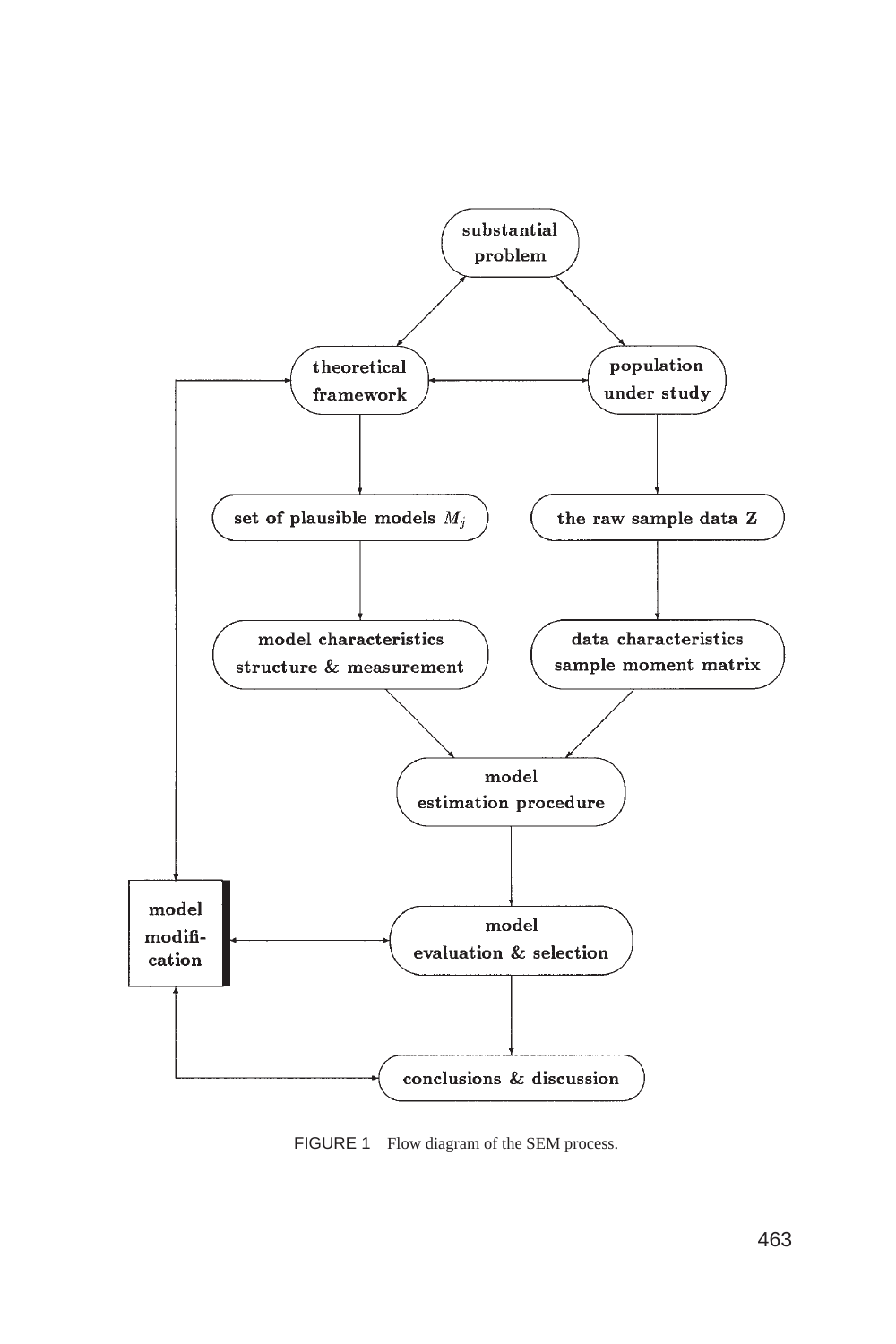rion of replication cannot be met, the manuscript might as well be sent to the *Journal of Irreproducible Results* or to its successor, *The Annals of Improbable Research*.

Frequently, editors of scientific journals will urge authors to be concise, which forces the latter to shorten their manuscript more or less drastically. In deleting material from a manuscript, a basic criterion to consider again is that fellow researchers must be able to replicate the analysis. The issue of being forced by editors to reduce the size of a paper may well serve to emphasize that it is not only the responsibility of authors, but even more strongly that of editors and other reviewers, to ascertain that the criterion of potential replication is being met. The recommendations or guidelines that follow would lose their prescriptive impact if only authors, but not the editors and reviewers involved, would keep up some basic standards of publication.

In writing about the analysis of structural equation models and trying to have its results published, authors could also benefit from the recommendations of Abelson (1995). He introduced the MAGIC criteria that govern the persuasive force while presenting the theory, the data, and the statistical and substantive analysis of the problem. He labels his five criteria as magnitude of effects, articulation, generality, interestingness, and credibility. Regarding the first four of these MAGIC criteria, he claims, "A good rule of thumb—the *rule of two criticisms*—is that two deficiencies among these four criteria will result in rejection by journal editors" (p. 170). Authors are warned not to neglect the implicit advice too easily.

#### INTRODUCING THE PROBLEM

In the introduction of a research paper about the application of structural equation models, usually some summarized background information is given of crucial results related to the problem under study. This means that a substantive background regarding the state of the art of the research subject is presented. In this way, the research questions under consideration are placed in a theoretical framework that fits closely the empirical knowledge gained so far. The goal of the introduction is to make it crystal clear what research questions are to be answered in the sequel, and what their potential importance is for the nomological network of theoretical knowledge (cf. De Groot, 1966, 1969).

# THE THEORY

Next, but closely following the introduction of the research problem, a brief account is given of the substantive, theoretical foundations of the model, or a set of models, to be analyzed. In principle, this means that a theoretical justification is given for the imposed directed, structural relations between the constructs or variables of interest. This in turn implies that the direction, the sign, as well as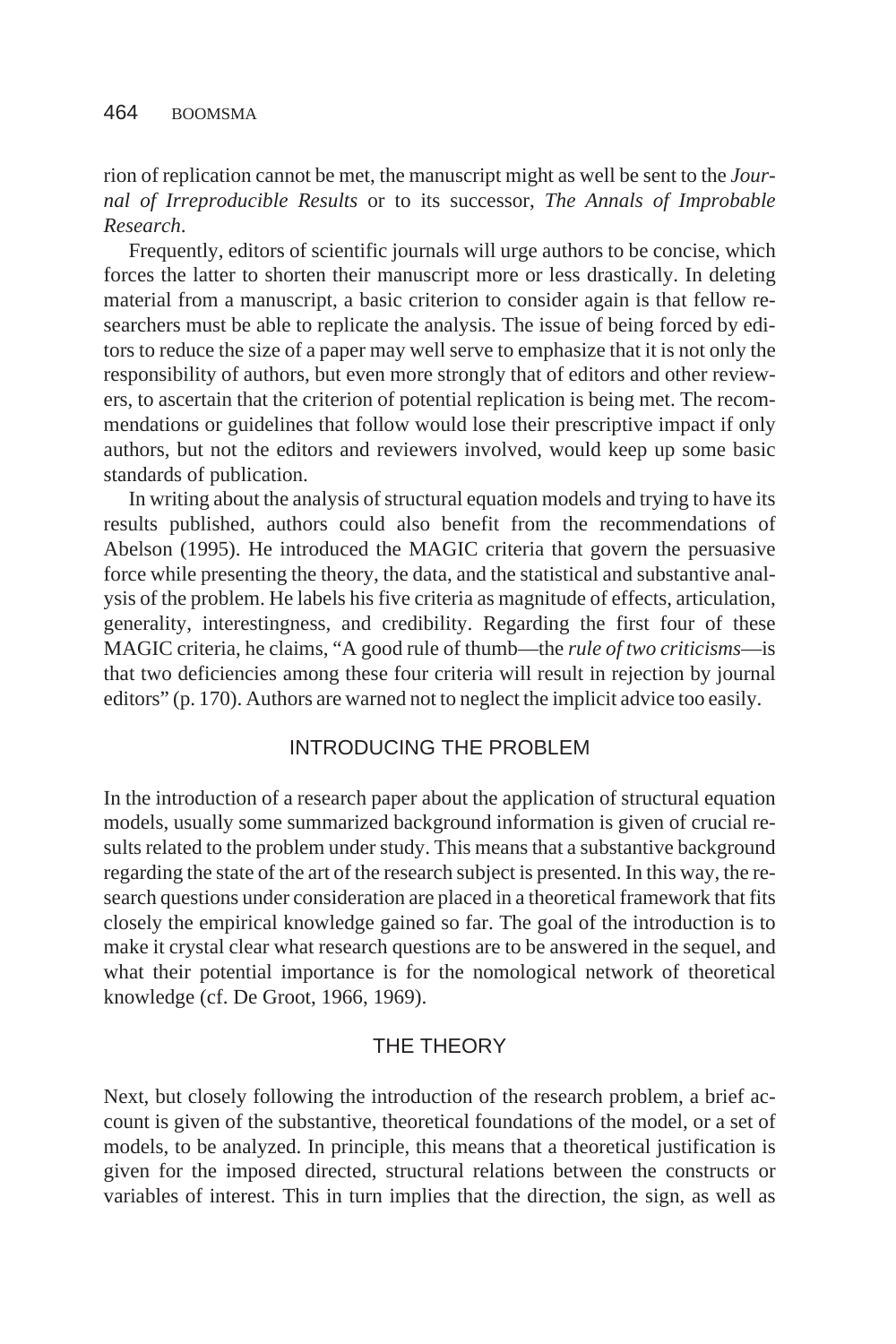the expected strength of such relations are discussed from a substantive point of view, as far and concise as possible. In the spirit of meta-analysis and Abelson's (1995) chapter on the magnitude of effects, speculating on the effect sizes with a confidence interval would further provide concise evidence of the researcher's confidence and expertise regarding the postulated model. Some justification for the nature of the proposed functional relations between variables could also be given. Feasible questions to be asked in this context are related to the validity of hypothesized linear or nonlinear relations, as well as the introduction of nonrecursive paths (cycles); see Baumgartner and Bagozzi (1995) or Yang Jonsson (1997, chapter 7) for an example.

Given the research questions posed in the introduction, it can be clarified—and that need not always be obvious—why it is useful or necessary to apply SEM. Why are competitive methods of analysis less appropriate to answer the research questions? For example, it can be elucidated why a simple correlation or classical regression type of approach is inadequate in the current research setting. This might give the reader an understanding why relatively complex approaches are preferred, over simpler, more familiar ones, for properly tackling the problem. See also the comments of the Task Force on Statistical Inference regarding the use of minimally sufficient designs and analytic strategies and issues related to computerized data analysis (the initial report of the Task Force of the American Psychological Association can be found at URL http://www.apa.org/science/tfsi.html).

Although some design details can be postponed, the introduction must clarify what kind of population the theory—the model, that is—applies to. The particular population of objects the research is concerned with has to be specified (e.g., men and women between 20 and 45 years old, growing up in Western societies). This clarification is important for the sampling design, as well as for the possible generalizibility of conclusions based on the current analysis.

# THE SET OF MODELS UNDER STUDY

Often some basic model  $M_i$  for the structural relations is postulated (i.e., only one model is considered), which implies a strict confirmatory statistical analysis is being made. Frequently, however, it makes more sense not to analyze just a single model, but rather a set of plausible models  $M_1, M_2, ..., M_m$  (possibly in some preferred sequence). From a modeling point of view, the latter implies a less confirmatory type of analysis, because no single model is preferred to any other beforehand: Each of them is defensible from a theoretical perspective and potentially adequate to fit the sample data.

At any rate, the complete set of models to be analyzed should be presented and justified in advance. For each model in this set, its relation to the underlying theory should be accounted for. It is also important to know whether the set is a nested se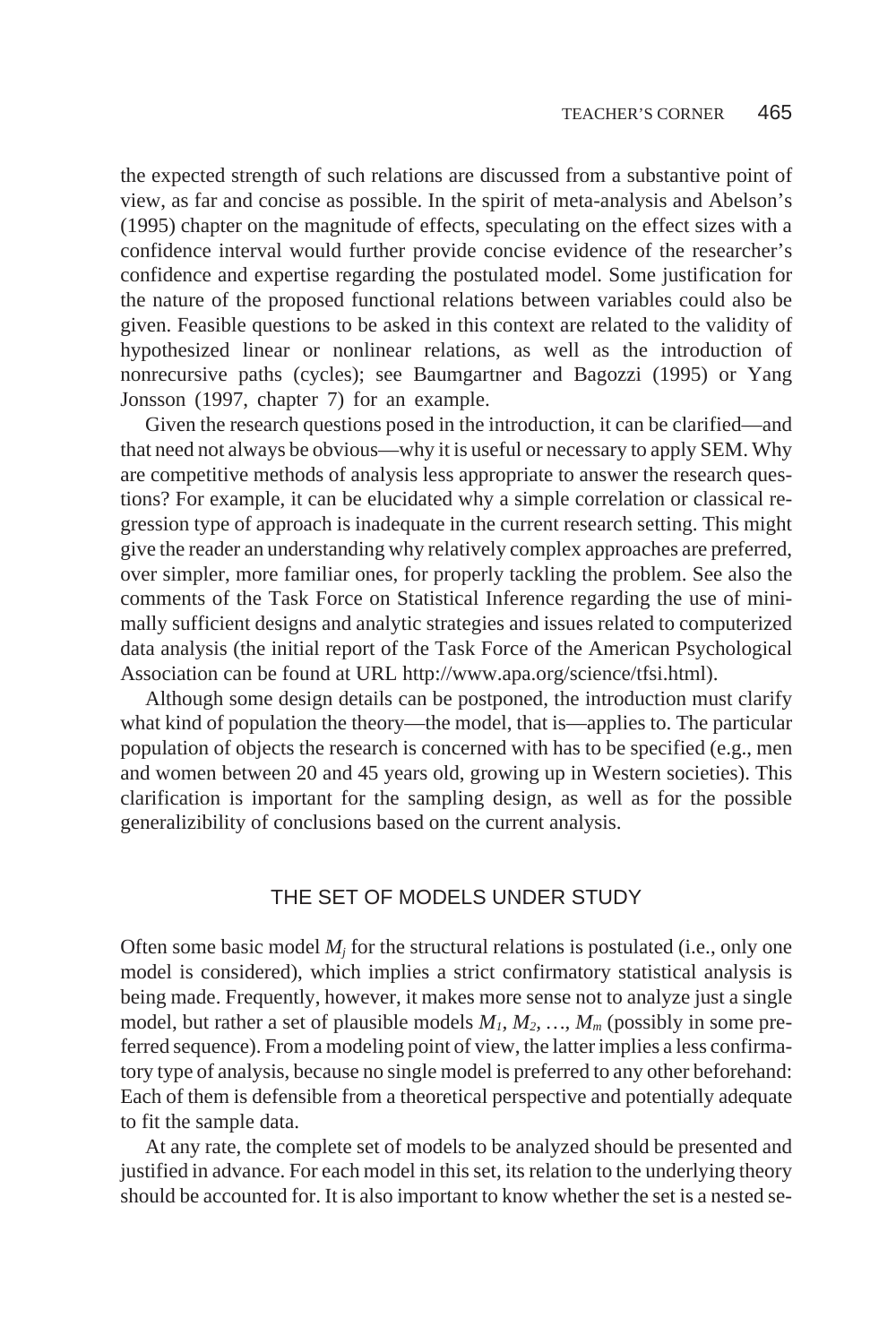quence. If the set is nested, it is recommended to order the models from simple to more complex ones, that is, from parsimonious to complicated models.

At early stages of theory development, the researcher should prefer simple models, which reflect basic theoretical notions only. At a later stage, however, it is conceivable to study more elaborate models in the spirit of R. A. Fisher, as strikingly quoted by Cochran (1965): "when constructing a causal hypothesis one should envisage as many *different* consequences of its truth as possible, and plan observational studies to discover whether each of these consequences is found to hold" (p. 252)—such an approach is generally less emphasized in SEM. Fisher's notion to elaborate theories is related to the concept of coherence and to the construction of focused hypotheses; see Rosenbaum (1995, chapter 8) for a discussion in the context of observational studies. Seen as risky predictions, the resulting rather specialized models are in general advocated by Popper (1974, 1983), as Rosenbaum demonstrated.

If no well-documented theory exists, or if hardly any explicit ideas about the underlying covariance structure can be formulated, undoubtedly the analysis is exploratory. Because of its statistical consequences, the position of the researcher on a confirmatory–exploratory type of dimension must be apparent from the start. This position has implications for the reliability and validity of the final conclusions as well: Exploratory analyses require replication or cross-validation, either by analysis of an alternative data set or by bootstrapping and other statistical techniques. As difficult as it may be, in the end some information about the stability of the results (conclusions) should be available.

Whether the researcher should specify or consider a set of equivalent models before collecting the sample data, as suggested by Hershberger (1995) following Stelzl (1986), is disputable (the term *equivalence* is used here in its narrow sense; Hayduk, 1996). Others might prefer to identify equivalent models during the estimation and model modification phase of the analysis. How to attack this problem is a matter of theoretical knowledge and methodological efficiency. It should thus be discouraged to specify equivalent models by relying purely on mathematics. If specific equivalent models are a priori invalid from a theoretical perspective, it makes no sense to incorporate them in the set of potential models or to consider them in a process of model modification. If the set of equivalent models is unknown, action might be taken to explore that set, for example by using the TETRAD program (Scheines, Spirtes, Glymour, & Meek, 1994); see Hayduk (1996), Freedman (1997), and Scheines, Spirtes, Glymour, Meek, and Richardson (1998) for discussions about the TETRAD approach.

At some point, either after presenting the set of models or just before discussing the estimation procedure, attention should be given to the question of identification. It is the task of the researcher to try and examine whether a model is theoretically identified, which may or may not be a hard job to do. Efforts should be made to check whether necessary and sufficient conditions exists for identifiability. See,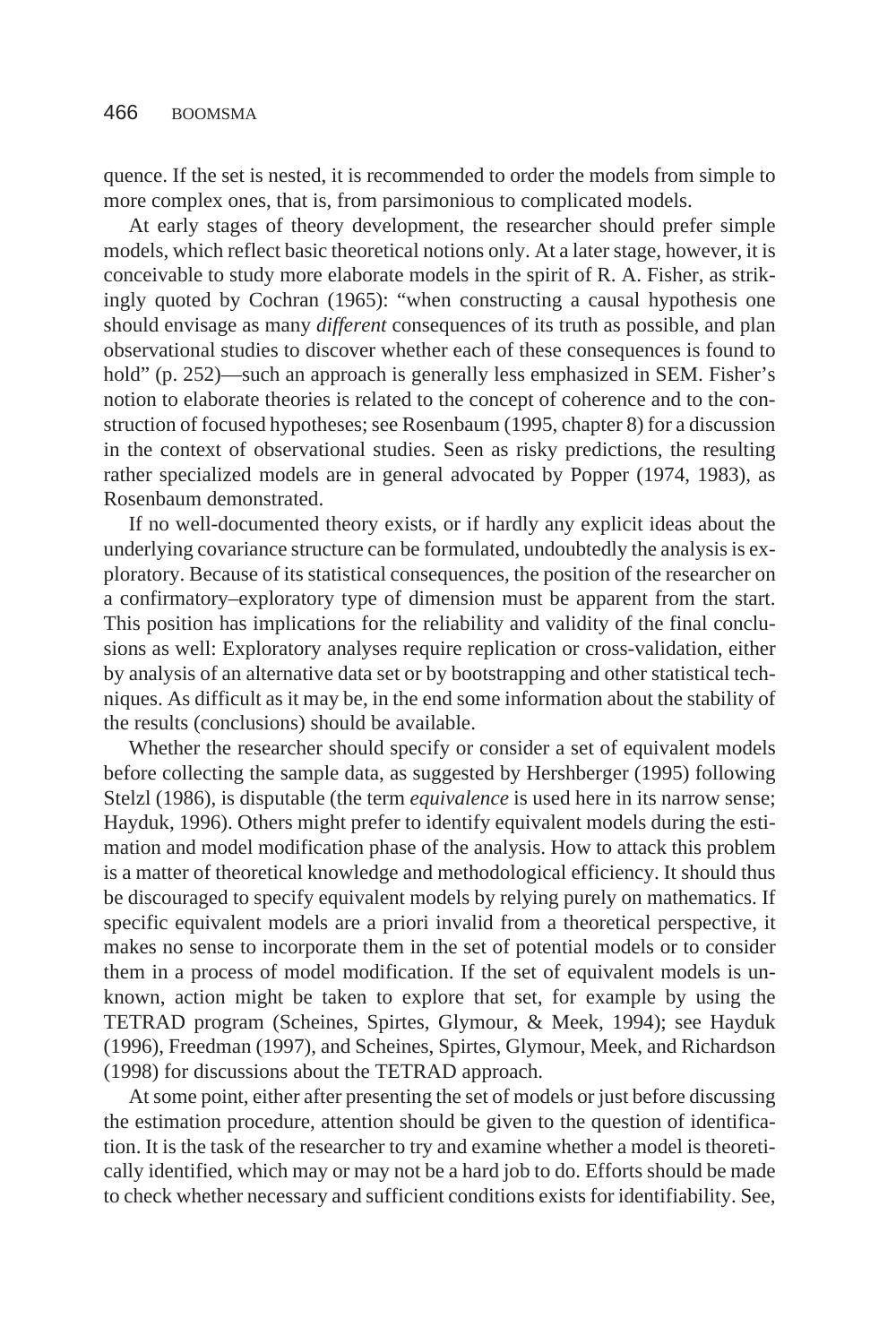for example, Bollen (1989), Bekker (1994), and the book by Bekker, Merckens, and Wansbeek (1994) along with its software to control for conditions of identification. The advice is to try and reinstall a declining tradition to solve the identification problem *before* estimating the model. In addition, during the estimation phase of the analysis, as much information as possible should be gathered about the (empirical) identification of the model, for example by checking the occurrence of improper estimates (Heywood cases) and symptoms of multicollinearity (cf. Rindskopf, 1984).

# STRUCTURAL AND MEASUREMENT PARTS OF THE MODEL

By definition, latent variables are labels for the hypothetical constructs or theoretical concepts under study. As far as these latent variables do not coincide with observed, measured variables, a difference can be made between the structural and the measurement part of the model. If that is the case, as it most often will be, it should be indicated unequivocally how latent variables are being measured, that is, what the indicators for each of the latent variables are. Whenever possible, theoretical justifications for the decisions being made here are reported briefly. The position taken is that measurements of latent variables are part of the theory, albeit its measurement part.

If available, known aspects of the validity and reliability of the measurements are mentioned or referred to. Composite reliability and discriminant and construct validity are important issues in the establishment of durable constructs in a nomological network of knowledge (e.g., Bollen [1989] and Raykov [1997]). Also, if a specific instrument is being used, it should be clear whether the indicators are single items, total scores, or some other scale measure of that instrument. Familiarity with the effects of the number of indicators per factor and the degree of item parceling on model estimates is incumbent (Marsh, Hau, Balla, & Grayson, 1998).

The way in which latent variables are scaled should also be reported: either direct scaling of latent variables to a variance of one, or indirect scaling by fixation of factor loadings of specific observed variables (the researcher should indicate which ones). Thus, based on a description of the research, information is now available concerning what the vector of *k* observed variables  $z = (v', x')'$ and what the postulated relations between observed and latent variables in model  $M_i$  ( $i = 1, 2, ..., m$ ) look like from a substantive point of view.

At least for the basic model in the set of models under consideration, a path diagram should be presented rather than the mathematical model equations, which are far more difficult to grasp. The path diagram should be complete; that is, it should include both the structural and measurement errors in the model and possible covariances among them. It is conceivable, however, that the model is so complex that it is impossible to display it completely, or that editorial policies impose cer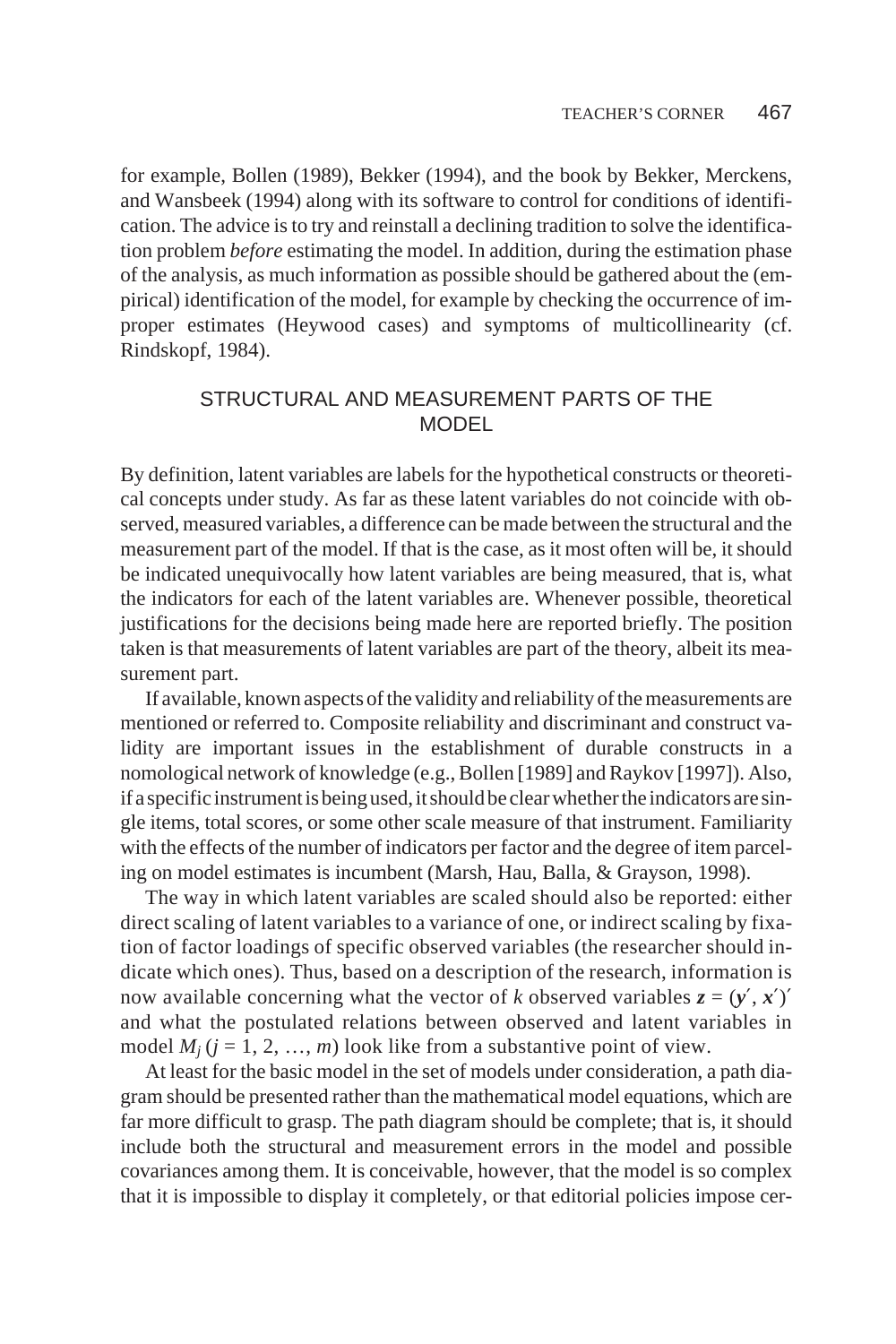tain restrictions here. In such cases, it remains necessary that the reader can deduce the complete model from its verbal or mathematical description.

Clearly, a path diagram tends to show the presence of hypothesized effects. It should be emphasized, however, that in developing a model, and in reporting that process, paths that are absent are as important as those that are present. In practice, authors should make every effort to justify the absence of effects: Presence of relations is, in principal, not more obvious than lack of associations; both need theoretical justification and empirical backup.

### THE POPULATION AND THE SAMPLE

Given the model under study, the population covariance matrix  $\Sigma = [\sigma_{ii}]$  ( $k \times k$ ) of the observed, random variables  $z = (y', x')'$  can be written as a function of the parameters of the model. That is, each element  $\sigma_{ii}$  can be written as a function of the unknown population parameters  $\theta(t \times 1)$ ; in short  $\Sigma = \Sigma(\theta)$ . Given the preceding model description, the reader should be able to do this; otherwise crucial information is lacking.

In principle, a random sample of size *N* is taken from the population under study, which has covariance structure  $\Sigma = \Sigma(\theta)$  by assumption. First, the population from which a sample is taken is described; an approximation of its size and nature should be given in terms of relevant background variables. As indicated earlier, this is all very important for a proper understanding of the type of generalizations that can be made after, or in the process of, formulating substantive conclusions. The sample size *N* should always be mentioned. Aspects of the sampling procedure could be summarized next, for example, the sampling procedure not being random or being stratified and the response rate. In case of multisample or multigroup analyses (cf. Jöreskog & Sörbom, 1996b), the information referred to previously is reported for each group. This also applies when multilevel structural equation models are analyzed (cf. Ernste, 1996; Hox, 1994; Jöreskog, Sörbom, Du Toit, & Du Toit, 1999; McArdle & Hamagami, 1996; Muthén, 1994).

#### FEATURES OF THE OBSERVATIONS

Features of the distribution of observations in the sample  $Z$  ( $N \times k$ ) should be described briefly. The ultimate goal here is to justify the plausibility of distributional assumptions of the estimation method that has to be selected in relation to such features. The measurement level of the observations (interval, ordinal, or categorical) is one such feature; the number of categories of ordinal variables is another one. Some further examples and possibilities are enumerated now.

If the assumption of multivariate normality of the observed variables is made, information about normality characteristics based on the sample of observations can be presented (for example, descriptive statistics like skewness and kurtosis, or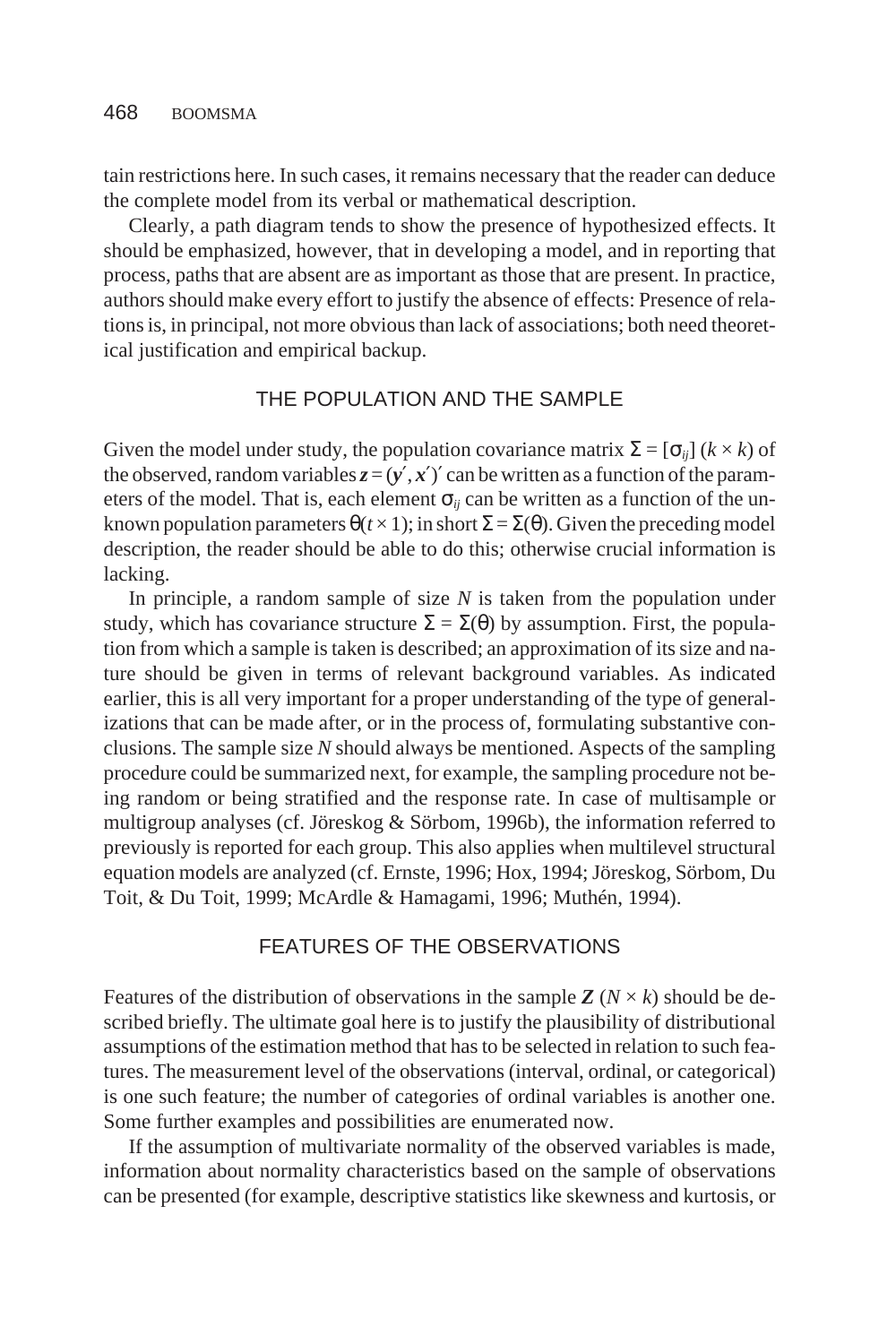test statistics for univariate or multivariate normality). If transformations of observed variables are made, they should also be described (purpose and formulas). The LISREL 8.30 program has an option to normalize variables before analysis, thus providing a way to deal with nonnormality in samples of small and moderate size (Jöreskog et al., 1999).

If the asymptotically distribution-free or weighted least squares estimation method is chosen, apart from the number of categories of ordinal and nominal variables, descriptive measures of skewness and kurtosis could be of interest here too, because their size has consequences also for the robustness of that estimation method (see Hoogland & Boomsma, 1998). And if polychoric correlations are used (or if variables are clearly censored), the assumptions regarding the distribution of underlying variables might be checked.

The treatment of missing values, if any, should be reported. In the structural modeling programs Amos (Arbuckle, 1997) and Mx (Neale, 1994) a direct, model-based, maximum likelihood (ML) estimation procedure is implemented; see Arbuckle (1996) for details. The M*plus* program (Muthén & Muthén, 1998) also uses an ML approach for missing values. The research of Verleye (1996) and Duncan, Duncan, and Li (1998) showed that this ML procedure yields comparatively good estimates. So far, programs for covariance structure analysis have no options to employ the multiple imputation approach to missing data straightforwardly (Little & Rubin, 1987, 1990; Rubin, 1987, 1996; Schafer, 1996): Additional software is needed there. Such indirect methods are therefore more cumbersome; they also seem to be less efficient than the direct ML approach (Duncan et al., 1998; Verleye, 1996). If imputation techniques are employed, details should be given or referred to. See also Brown (1994) for comparisons of different procedures for handling missing data and Marsh (1998) on possible problems with pairwise deletion procedures in SEM.

Criteria or arguments for deleting outlying observations should be provided along with the number of deleted cases, if any. Often, deletion of outlying observations is not an easy task; it should be handled carefully (see Barnett & Lewis, 1994). Some users might find it helpful here when programs calculate histograms, or univariate and multivariate measures for skewness and kurtosis; the PRELIS program (Jöreskog & Sörbom, 1996c), for example, has many options. The EQS program exposes the five case numbers with the largest contributions to a Mardia-based normalized multivariate kurtosis coefficient (Bentler, 1995). In the same context, it might be considered to take advantage of likelihood-based procedures that replace ordinary sample covariances by robust estimates of covariances (Yuan & Bentler, 1998b, 1998c).

In case of applications of structural equation models to clustered sampling designs, attention should be given to not only the sample sizes of the different groups, but also to the intraclass correlations so as to judge whether a multilevel analysis is appropriate (see Muthén [1994] and Kaplan & Elliott [1997] for strategies and ex-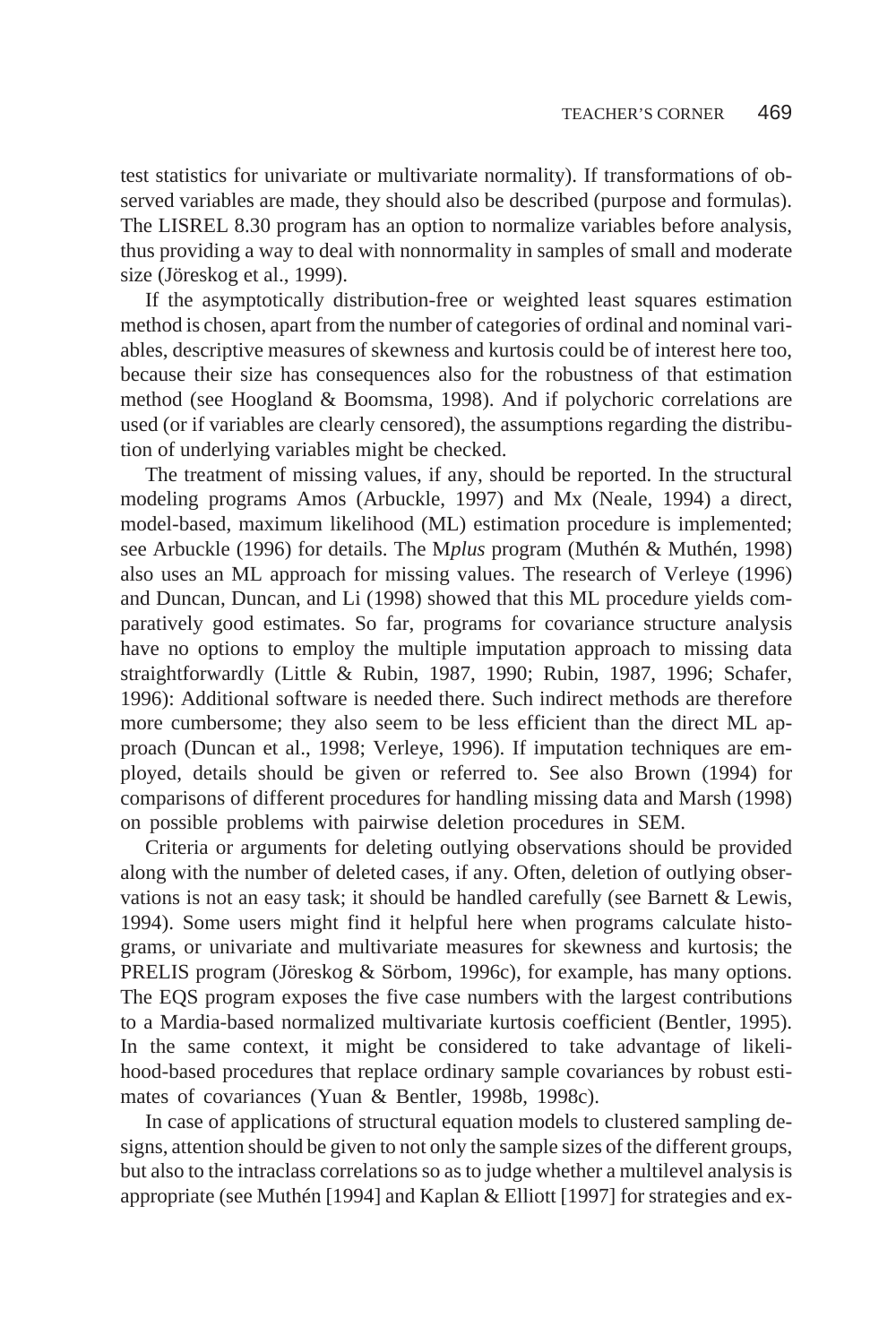amples). The features of the observations, which include the sample size, can (or even should) have a strong impact on the choice of the estimation method. Neglecting such features can have serious consequences, because biased estimates may very well lead to wrong conclusions.

#### THE MOMENT MATRIX TO BE ANALYZED

There are several types of moment matrices, for example, a covariance matrix **S**, a correlation matrix **R**, or an augmented moment matrix **A**. The type of moment matrix to be analyzed always has to be specified, and if population means are analyzed along with covariances, this should be brought up as well. If the number of observed variables *k* is not too large, the moment matrix (and the vector of means) must be presented in a table, and if it is too large, then the data should be made available via the Internet or by contacting the author. At any rate, the reader should be able to inspect these sample data or have access to them in principle. It has to be known also whether the sample size on which the moment matrix is based equals the size of the original sample, or whether it is smaller due to missing observations or to deletion of outlying observations.

If a correlation matrix  $\bf{R}$  is analyzed, the reasons for doing so should be mentioned (cf. Cudeck, 1989; Jöreskog & Sörbom, 1989). In this context, it would also be valuable to know whether the model is scale invariant and whether parameters are scale-free (cf. Bollen, 1989; Jöreskog & Sörbom, 1989). If **R** is being analyzed, one might still be interested in the analysis of the corresponding covariance matrix **S**, at least as far as that makes sense given the measurement scale of variables. If appropriate, it is therefore recommended also to report the vector of standard deviations of the observed variables along with **R**. But even if the covariance matrix is the unit of analysis, many readers and researchers still appreciate the publication of the correlation matrix as it is much easier to get a feeling for intercorrelations of variables via **R** as opposed to **S**. Therefore, in general it is recommended to publish the correlation matrix along with standard deviations, if appropriate.

#### THE ESTIMATION PROCEDURE

Given the model under study and the plausibility of the statistical assumptions to be made in light of variable characteristics (level of measurement), the distributional features of the sample from the population (including sample size *N*), and the moment matrix to be analyzed, an appropriate choice of the estimation method is made. In making such a decision, robustness questions play a crucial role; see Hoogland and Boomsma (1998) for an overview. The latter amounts to trying to an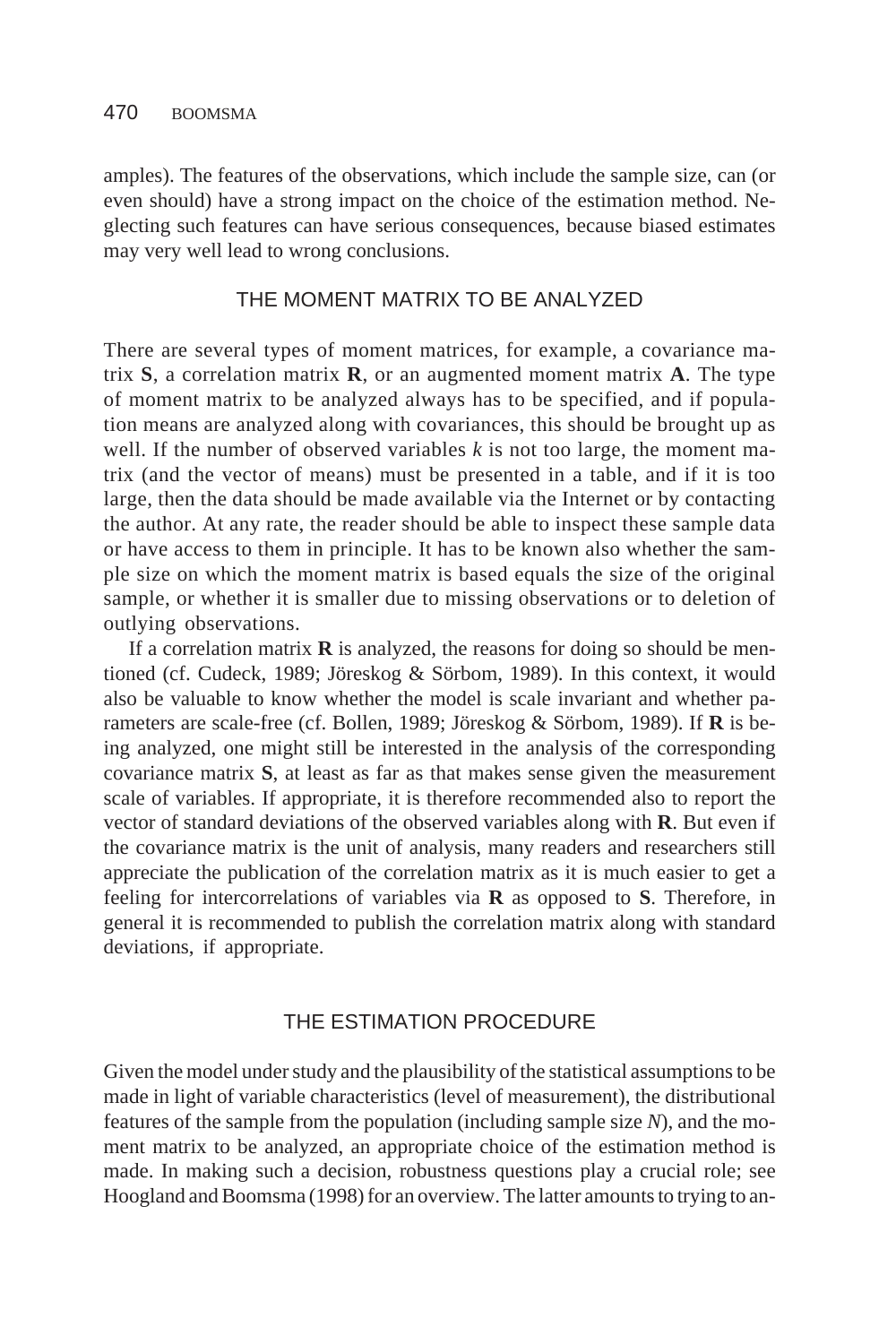swer the question of how robust the substantive conclusions of the analysis are against violations of the statistical assumptions of potential estimation methods.

The method of ML assumes multivariate normality of the observed variables and not too small a sample size (several hundred). Using the LISREL or EQS program, the same holds for the generalized least squares estimation method (cf. Bentler, 1995; Jöreskog & Sörbom, 1996b). On the other hand, the distribution-free or weighted least squares method needs a very large sample: in general several thousand if the number of variables *k* ≥15; however, for a small model with observed variables having no strong kurtosis *N* = 800 seems large enough. See, for example, Hu, Bentler, and Kano (1992), West, Finch, and Curran (1995), Curran, West, and Finch (1996), Hoogland and Boomsma (1998), and Hoogland (1999). In view of these previous general requirements, it is important to have knowledge of the recent work of Marsh et al. (1998) and Marsh and Hau (1999), confirming the findings of Boomsma (1985). Their results indicate that a higher number of indicators per factor ratio in confirmatory factor analysis may compensate for small *N*, and larger *N* may compensate for a small number of indicators per factor ratio.

Nowadays, programs like EQS and LISREL (back to version 8.20) have the nice feature of calculating scaled test statistics and so-called asymptotically robust estimates of standard errors. These statistics appear to be (asymptotically) robust against deviations from normality (see Browne, 1984; Chou & Bentler, 1995; Chou, Bentler, & Satorra, 1991; Satorra, 1990, 1992, 1993; Satorra & Bentler, 1994). Whenever appropriate, such estimates should be preferred over less robust estimates; among other factors, the preference for robust estimates depends on the sample size and the complexity of the model (cf. Hu et al., 1992). For more recent developments in this area, see Yuan and Bentler (1995, 1997, 1998a; and Bentler & Yuan, 1999).

It should always be mentioned explicitly which computer program was used to estimate the model. This should include not only the name of the program, but also its version number (e.g., LISREL 8.30), because estimation results may differ from version to version. If the weighted least squares estimation method is used in LISREL, the PRELIS version (Jöreskog & Sörbom, 1996c) also has to be reported, because this preprocessor program produces the required estimates of the asymptotic covariances of elements of the moment matrix to be analyzed.

If the researcher deviates from program default values in estimating the model, the reader ought to know; for example, if nonautomatic starting values or a nonstandard convergence criterion or iteration method (cf. Jöreskog & Sörbom, 1996b) are being used.

The strategy for analyzing a postulated model is also important. One strategy would be to estimate the full model at once; another would be first to estimate the measurement part of the model and, after possible modifications, to analyze measurement and structural parts simultaneously. In the literature, ample discussions about such multistep procedures can be found. See, for ex-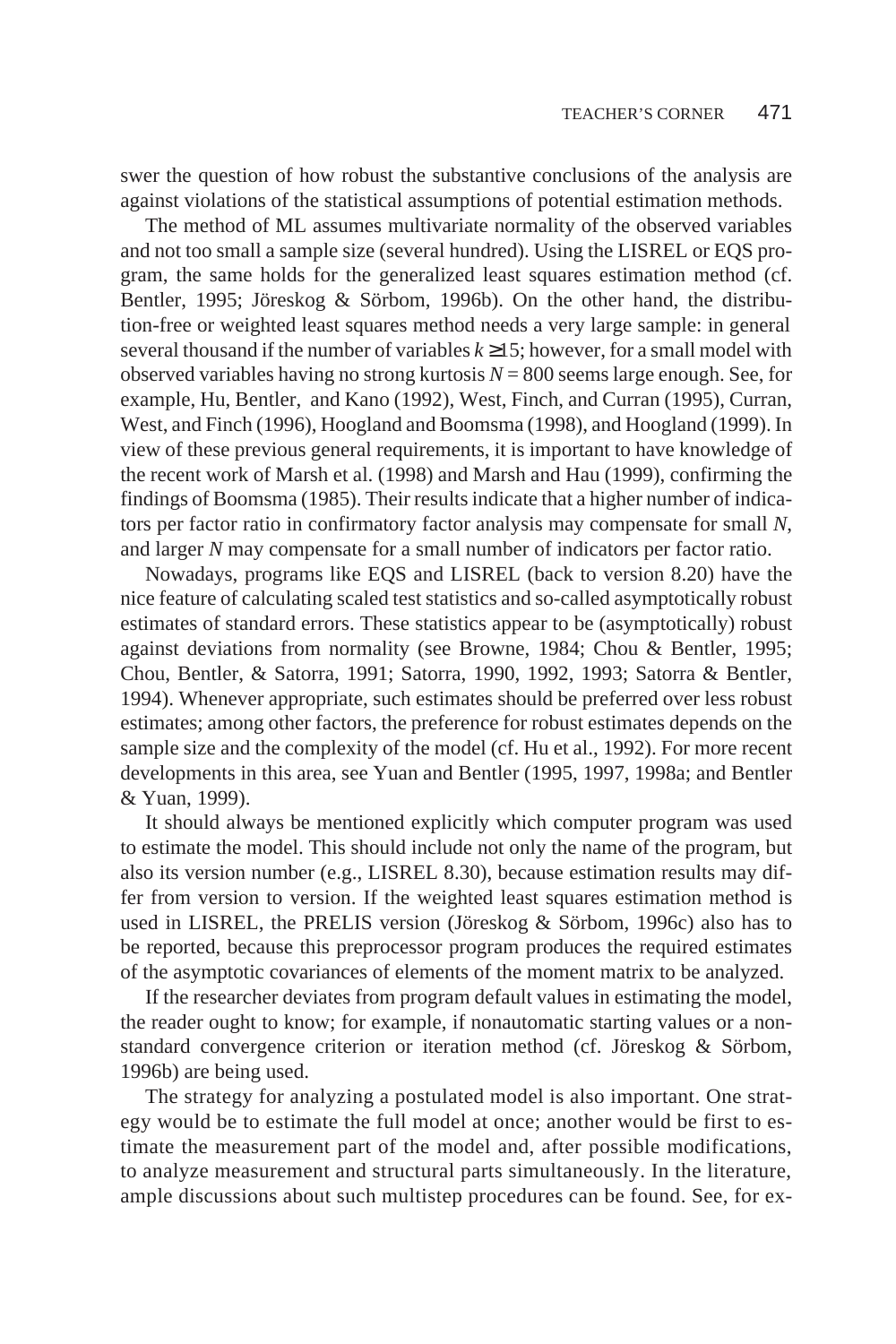ample, the exchanges between Anderson and Gerbing (1988, 1992) and Fornell and Yi (1992a, 1992b), as well as Hayduk's comments (1996). Hayduk and Glaser (2000) presented a leading article on a much-debated four-step procedure, followed by reflections of Mulaik and Millsap (2000) and other contributors, which make up Volume 7, Number 1, of *Structural Equation Modeling*. Verschuren (1991) also gave an extensive treatment of analysis strategies.

#### ESTIMATES OF THE MODEL

It is not feasible or necessary to present all estimation results as obtained with a structural equation estimation program, not even when only default options are being used. A journal cannot have them all—and neither can its readers, for that matter. Given the model under study and the specific research questions posed, often different aspects of estimation results need to be emphasized. Some general guidelines can be given though.

First of all, if any kind of irregularities occur in estimating the model, the reader needs to know. This would include, for example, convergence problems, inadmissible solutions, and indications of empirical underidentification (see Rindskopf, 1984). This is what Jöreskog and Sörbom (1989) call "examination of the solution" (p. 41): by inspecting estimates of parameters, standard errors, correlations between parameter estimates, and multiple correlation coefficients, possible irregular, unexpected results are located and explicated.

After that, most often the following estimation results are of primary interest: estimates of the fit of the model, estimates of model parameters, and estimates of the (asymptotic) standard errors of parameter estimates. The presentation of these results can be organized around four main questions.

• How well does the model fit the sample data? The researcher wants to know whether there is not too large a discrepancy between the theoretical and the observed relations. Some relevant statistics and indexes to evaluate the fit of the model are therefore needed.

It is rather well known that it is not easy to evaluate the fit of a structural equation model to the sample data. For a number of guidelines and considerations, see, for instance, Bagozzi and Li (1988), the second issue of Volume 25 of *Multivariate Behavioral Research*, a number of contributions in Bollen and Long (1993), Marsh and Balla (1994), Ding, Velicer, and Harlow (1995), Hu and Bentler (1995), Marsh, Balla, and Hau (1996), Marsh and Hau (1996), and Fan, Thompson, and Wang (1999).

In making a reasonable choice about which indexes to report from the redundant set of available measures and statistics, aspects of sample size, power, and the complexity of the model must be kept in mind. It also makes a difference whether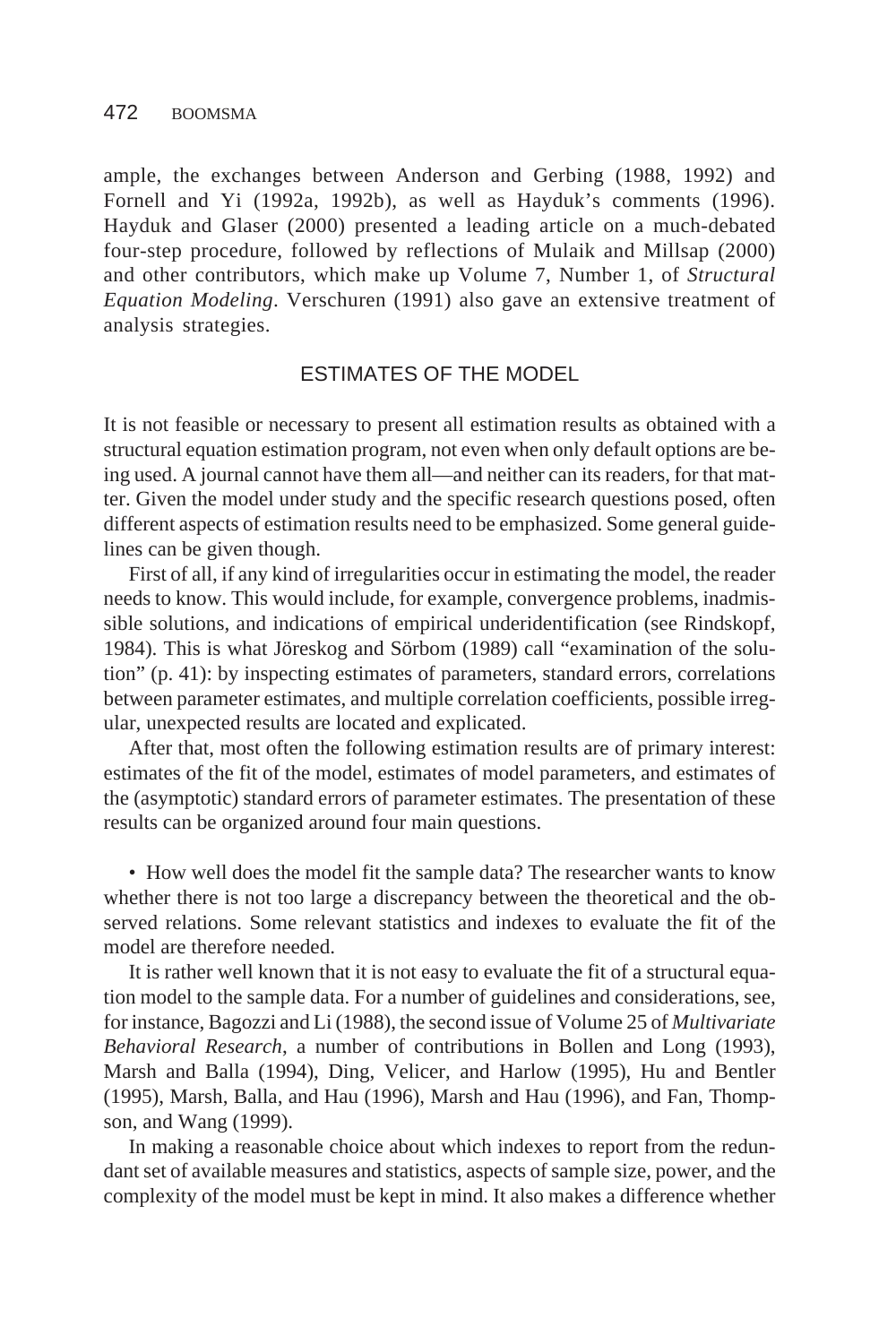alternative, nested models are being assessed. Clearly, each type of index refers to different aspects of model fit; see Boomsma (1996) for an overview.

The adequacy of conventional cutoff criteria for fit indexes—rules of thumb to facilitate decision making—was studied by Hu and Bentler (1999). They made a plea for a two-index presentation strategy, which includes the ML-based standardized root mean squared residuals supplemented by some other index, for example the old Tucker–Lewis index, which is similar to the non-normed fit index, or the root mean squared error of approximation (RMSEA). Based on extensive Monte-Carlo studies, they propose new cutoff values for various (combinations of) indexes. The researcher should take notice of other findings from this study as well: Some indexes, like the ML-based Tucker–Lewis index and the RMSEA, are less preferable when the sample size is small, as they tend to overreject the population model.

Conditional on such notions, the following statistics or indexes should always be considered: the  $\gamma^2$  goodness-of-fit test statistic (including the number of degrees of freedom, and its *p* value), the estimated value of the RMSEA, or preferably a 90% confidence interval for the RMSEA, and features of the residuals, in particular the standardized root mean squared residuals. It may happen, of course, that the  $\chi^2$  goodness-of-fit test statistic is relatively large, while at the same time residuals are very small. Such seemingly contradicting results need not be discouraging; a search for possible explanations might be revealing.

If required, it is feasible to summarize the size of squared multiple correlation coefficients  $(R^2)$ , which are indicative of "the fit of separate equations," or for the percentage of variance accounted for. Notice that Saris and Stronkhorst (1984) demanded percentages no smaller than 90%, which is a burden in social science applications, for sure. However, it has been noticed that Goldberger (1991), for example, was far less demanding on the size of  $R^2$ s; see also O'Grady (1982). Further reference is made to Hoyle and Panter (1995), who discussed these matters more extensively from a reporting point of view.

If a number of nested models are compared, the results of chi-square difference tests should be reported in a surveyable way (cf. Bollen, 1989), along with some comparative indexes, like Akaike's Information Criterion, Schwarz' Bayesian Information Criterion, or single sample approximations of cross-validation indexes (Browne & Cudeck, 1989; De Gooijer, 1995; De Gooijer & Koopman, 1988). Usually from the set of nested models a "final" model is selected. In most cases, it is only for this model that more detailed information is given.

• If a model gives not too bad an approximation of the observed structures, the next question refers to the size of the model parameters. How strong are the postulated relations between variables of primary interest? Therefore, estimates of the unknown parameters,  $\hat{\theta}_j$  ( $j = 1, 2, ..., t$ ), unstandardized, standardized, or both, are reported. Which parameters to select here depends on the size of the model and the main research questions. For a small model, all estimates might be presented. If indirect effects are of importance, their estimates should be included too.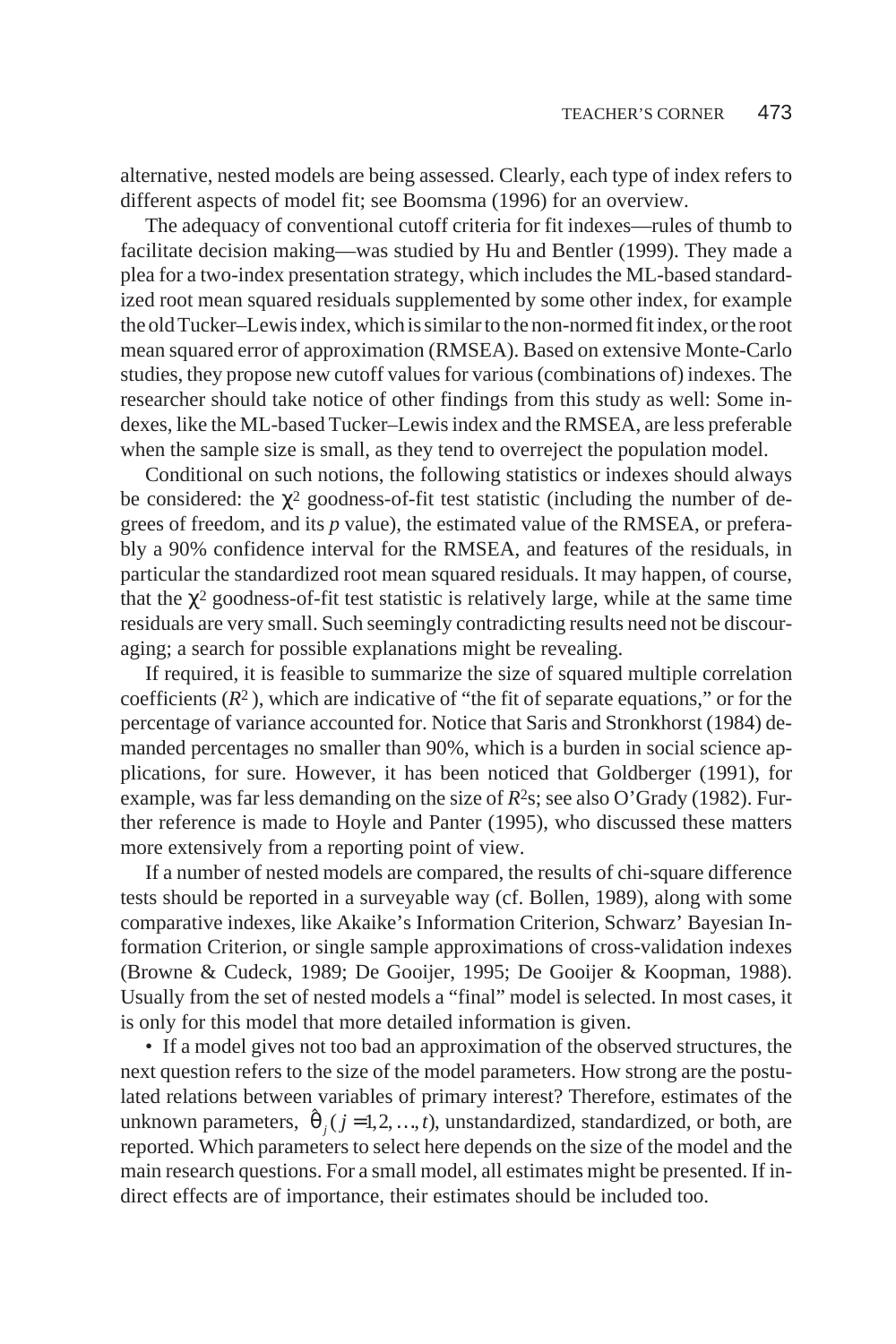• Given the parameter estimates, it is uncertain to what extent they might fluctuate from sample to sample. An answer is needed to the following question: How reliable are the parameter estimates? Therefore, estimates of the standard errors of the (primary) parameter estimates, denoted as  $\hat{s}(\hat{\theta}_i)$ , are presented.

• Given estimates of parameters and their corresponding standard errors, under appropriate circumstances hypothesis tests regarding specific population parameters might be performed. For example, the question might be whether a parameter deviates significantly from zero. Estimates of the test statistics for parameter estimates, the so-called *t* values, defined as  $t(\hat{\theta}_i) = \hat{\theta}_i / \hat{s}(\hat{\theta}_i)$ , are reported to examine such hypotheses. Some authors, like Bollen (1989), Kaplan (1989), and Bentler (1995), referred to these values as *z* scores, because the statistic is assumed to have approximately a standard normal distribution.

Whether *p* values should be given too is a matter of statistical taste. Recall that parameter estimates are mutually dependent; see Kaplan (1980), Cudeck and O'Dell (1994), and Hancock (1999) on the control of the probability of a Type I error. The size of the *t* values is often sufficient to give a rough indication of the statistical significance of model parameters , which should be evaluated along with the substantive relevance of their estimates. The occurrence of huge *t* values deserves special consideration. Significance indicators like asterisks should be avoided throughout.

In the SEM literature, the issue of prediction is hardly ever raised, but if prediction indeed would be the goal of the modeling process, the focus should be on the actual size and sign of the estimates and on their interpretation and reliability. See Kaplan and Elliott (1997) for an example in the context of examining the predictive validity of indicator variables. In such a situation, but also in general, the fit of the model should never be predominant in describing results.

#### EVALUATION AND MODEL MODIFICATION

Once the model has been estimated, the researcher should evaluate the results of the analysis. This phase in the empirical cycle is characterized by feedback to the theoretical postulates that constituted the model in the first place (see Figure 1), which means that the results have to be evaluated within the theoretical nomological framework that gave rise to the model under study. Craftsmanship in theory evaluation and theory building (i.e., model modification) is required here. It is almost an art to find a fragile balance between dutiful theoretical considerations and statistical interpretations of single sample estimates and to be concise and to the point in the description of such treacherous rope-walking.

If the model fits reasonably well, the question is raised as to how close parameter estimates match the theoretical expectations in terms of both sign and size. If appropriate, it could be decided to simplify the postulated model by deleting some structural relations (fixing parameters to zero). On the other hand, if the model has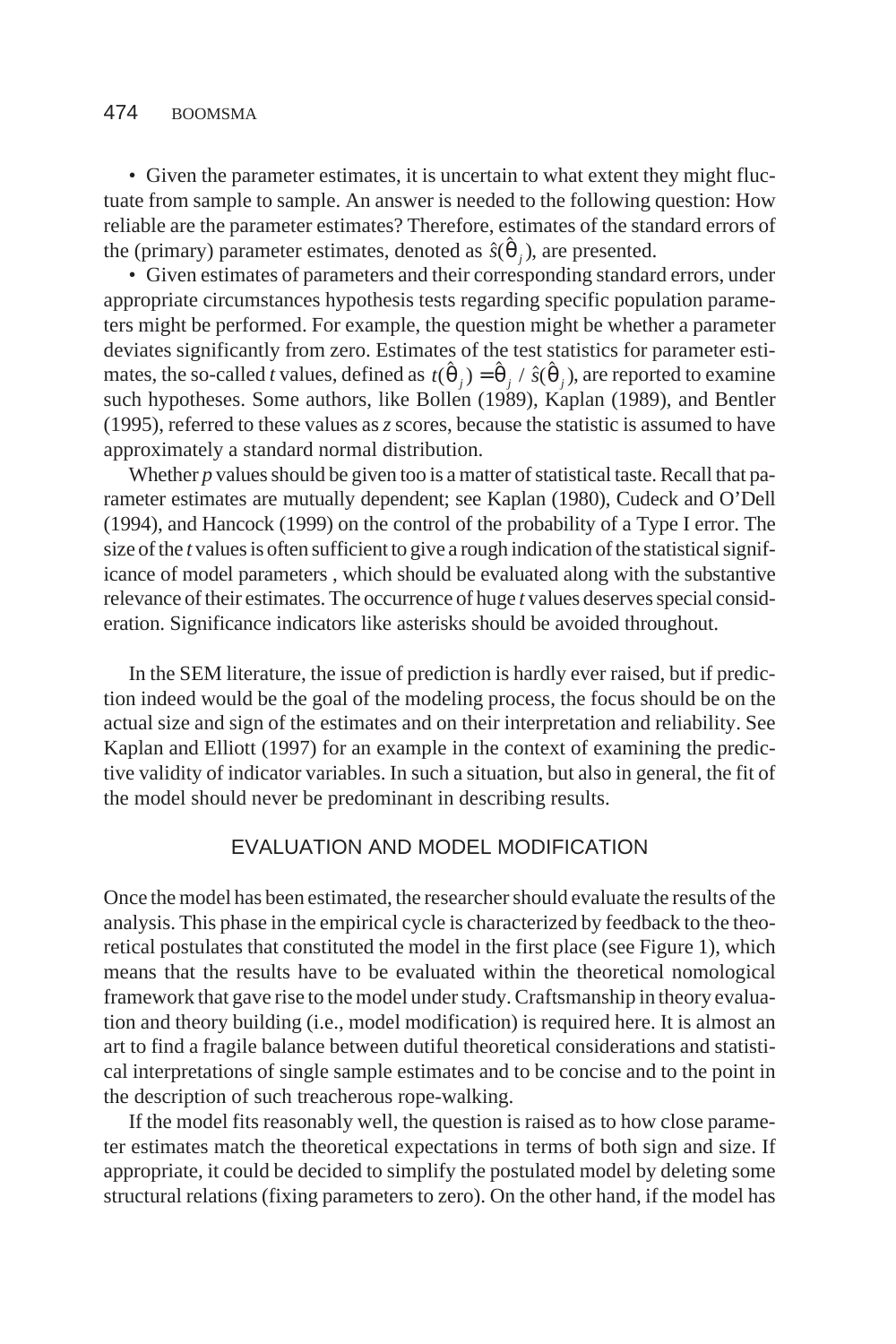a bad fit, model expansions may come into focus (adding some hypothesized relations). Beforehand it should be realized, however, that apart from real specification errors there are potentially many other reasons why a model may not fit: small sample size, nonnormality, missing data, multilevel data, and so on. Kaplan (1990) argued cogently that before considering some type of model modification, these other reasons need to be ruled out first.

Both in the case of model simplification and model expansion, the postulated modifications should be defensible primarily from a theoretical point of view. Of course, statistical information from the estimated model could be of help too: Estimated *t* values might suggest certain simplifications, and estimated modification indexes along with expected parameter change statistics could give clues to specific model expansions. Kaplan (1990, 1991), for example, strongly recommended a combined use of both the modification index and the expected parameter change statistic for model evaluation and modification. It cannot be emphasized enough, however, that purely data-driven decisions to model modifications are indefensible: The addition or deletion of a relation or association should have to make substantive sense, and parameters should ideally have clear interpretations that can directly be linked to subject-matter questions (cf. Cox & Wermuth, 1996). One major pitfall is when researchers allow error variances to correlate, solely as a tempting means to improve fit, without providing an empirical or theoretical rationale.

In a process of model modification, subsequent changes are preferably made one at a time. Changing one parameter most often triggers changes in many other parameters as well. It's like touching a spider's web: a minor parameter change can have significant and often unpredictable effects in any part of the model. A careful, single-step modification approach is therefore recommended (see also Kaplan & Wenger, 1993).

In a process of purely data-driven model modification, it is an illusion to expect that the researcher ends up with an approximately correct model, even when the correct model is part of the set but not the baseline model. There is empirical evidence that this is most frequently not the case (see Luijben, 1989; Luijben & Boomsma, 1988; MacCallum, 1986; Silvia & MacCallum, 1988).

If after a number of model modifications a decision is made to stick to a "final" model, it is the researcher's responsibility to answer questions about the validity of that model. Serious attempts should be made to realize some form of cross-validation with respect to the set of models considered in a sequence of model evaluations. Camstra and Boomsma (1992) gave an overview of cross-validation techniques in SEM; Bentler (1980) and MacCallum, Roznowski, Mar, and Reith (1994) discussed partial cross-validation techniques. When cross-validation procedures are being used for the purpose of model selection, Camstra (1993, 1998) showed empirically that the single-sample approximations of cross-validation indexes, as proposed by De Gooijer and Koopman (1988), can be highly effective compared to other indexes, like the information criteria of Akaike or Schwarz, for example.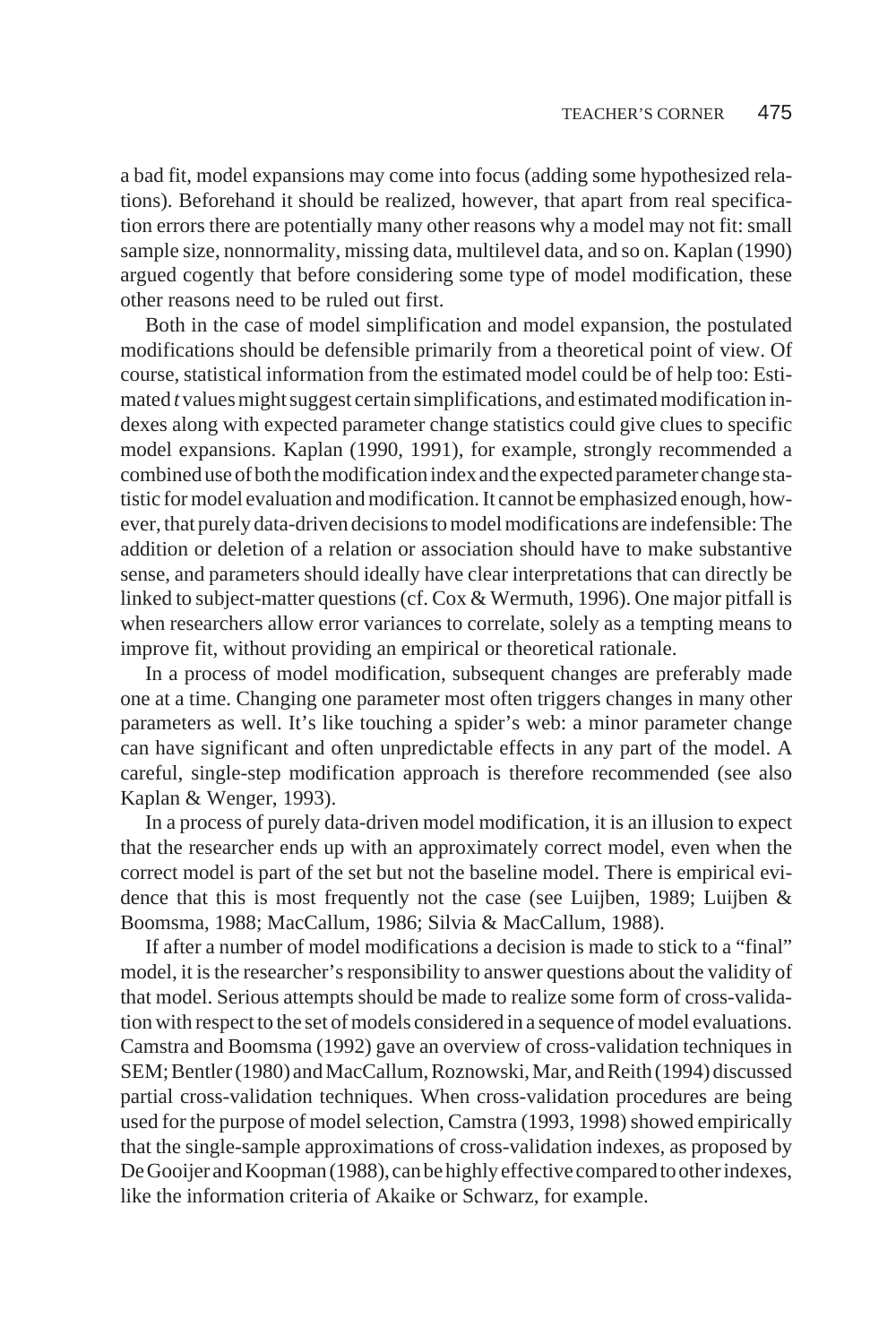To test the validity of the proposed modified models, ideally an independent, fresh sample from the same population should be available (e.g., even a validation sample hold out from the complete set of observations, while doing model exploration on the other, independent calibration part first). By testing modified models on the same sample data, pitfalls like chance capitalization can be very serious (see MacCallum, Roznowski, & Necowitz, 1992). It is a small step then to move from a confirmatory statistical analysis to an adventurous data exploration.

In conclusion, it should be obvious that explorative modification procedures cry for some sort of cross-validation (see also Browne & Cudeck, 1989; Cudeck & Browne, 1983). The concerns about the validity of a model after exploratory model modifications are seemingly less serious if a fixed set of plausible models based on solid theory is postulated from the start, but they are still present. A statement of Steiger (1990) reflected the relative importance of replication and cross-validation most forcefully: "An ounce of replication is worth a ton of inferential statistics" (p. 176).

During the process of model modification, and in reflection of some final model, questions regarding equivalent models might be raised again: Are there equivalent models, not too much in contradiction with theoretical postulates, that fit the sample data equally as well as the final model? Breckler (1990) claimed that it is rarely noted that the fit of a favored model is identical for a potentially large number of equivalent models. Problems related to the occurrence of equivalent models are discussed by MacCallum, Wegener, Uchino, and Fabrigar (1993), Williams, Bozdogan, and Aiman-Smith (1996), and Hayduk (1996). The recurrent and primary criterion in model selection and evaluation of equivalent models is the congruity with a theoretical perspective as presented in advance.

A final issue of concern in the evaluation and modification phase of SEM is statistical power analysis (Kaplan, 1995; MacCallum, Browne, & Sugawara, 1996; Saris & Satorra, 1993; Saris, Satorra, & Sörbom, 1987; Satorra & Saris, 1985). There is ample evidence that the power of model tests depends on specific model characteristics. Saris and Satorra (1987) emphasized that a model test cannot be used without knowledge of the power of the test and that the varying sensitivity of the test for different types of specification errors leads to serious problems. In applied research this issue is seldomly addressed, let alone designated as a leading criterion in the guidance of model modification. One reason is that it is rather difficult here to formulate general directives on how to proceed and how to report. Saris and Stronkhorst (1984) distinguished four different test situations and discussed possible actions related to power and model fit. Although such considerations are likely to be made a posteriori, after estimating the model, it seems far more adequate to reflect on the power issue in relation to the sample size a priori, before collecting the data.

In any event, the process of model modification and its theoretical and statistical justification should be properly described. The steps leading from a basic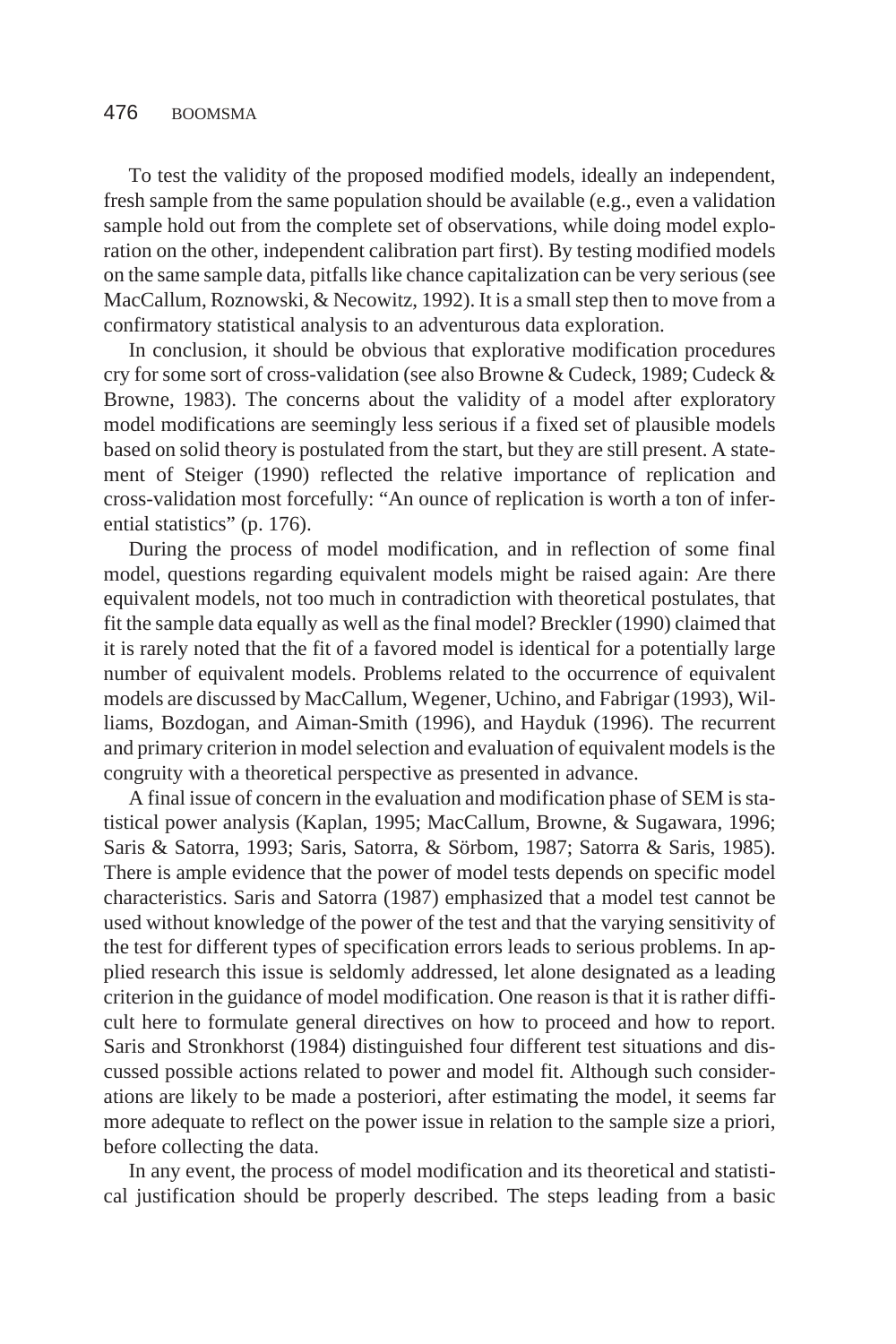model, or a sequence of models, to some final structure should not be hidden. It is difficult though, to give a general recommendation as to the extent to which this process should be covered, or what to report at each step. Clearly, both subject matter and statistical considerations have to be disclosed and exposed concisively.

# **DISCUSSION**

In the preceding section, quite a bit of model evaluation and interpretation came into play in the discussion of the process of model selection and model modification. Therefore, there is some inevitable overlap with that section when moving to a general, concluding discussion.

The researcher can evaluate and interpret the implications of the results in an overview. It seems appropriate to start the discussion with a summary of the substantive conclusions of the analysis. In the case of a strictly confirmative analysis, a conclusive statement should be made about the extent to which the original theoretical model is supported or falsified. If the analysis was more exploratory in character, or if a number of model modifications were made, the conclusions should be far more tentative. The firmness of conclusions very much depends on the researcher's position on a confirmatory–exploratory type of dimension; this is similar to the distinction Jöreskog and Sörbom (1996a) made for three situations: (a) a strictly confirmative situation, (b) testing alternative or competing models, and (c) a model generating situation.

In a summarized feedback to the theory, the research questions posed at the start of the study have to be answered and reflected on (see Figure 1). Feedback to similar or related published work of others should be given by discussing similarities and differences between earlier and present results. Viable explanations for differences, contradictions, or paradoxes need to be presented with conclusive arguments, and as briefly as possible.

Further general guidelines for this descriptive phase can be found in the *Publication Manual of the American Psychological Association* (1994). According to that manual, in the discussion section researchers should be guided by three questions: "What have I contributed here? How has my study helped to resolve the original problem? What conclusions and theoretical implications can I draw from my study?" (p. 19).

It is encouraged to pay some attention to the important but difficult question regarding the discrepancy between the simplified, formalized theoretical model and the actual operating processes that govern the phenomena under study in the real empirical world. This is what Bollen (1989) called "model-reality consistency" (p. 67ff.). If necessary and appropriate, aspects of causal inference might be touched on; see Sobel (1994, 1995, 1996) for some first introductions and an overview and Cox (1992) or Cox and Wermuth (1996) for some cautions to be employed.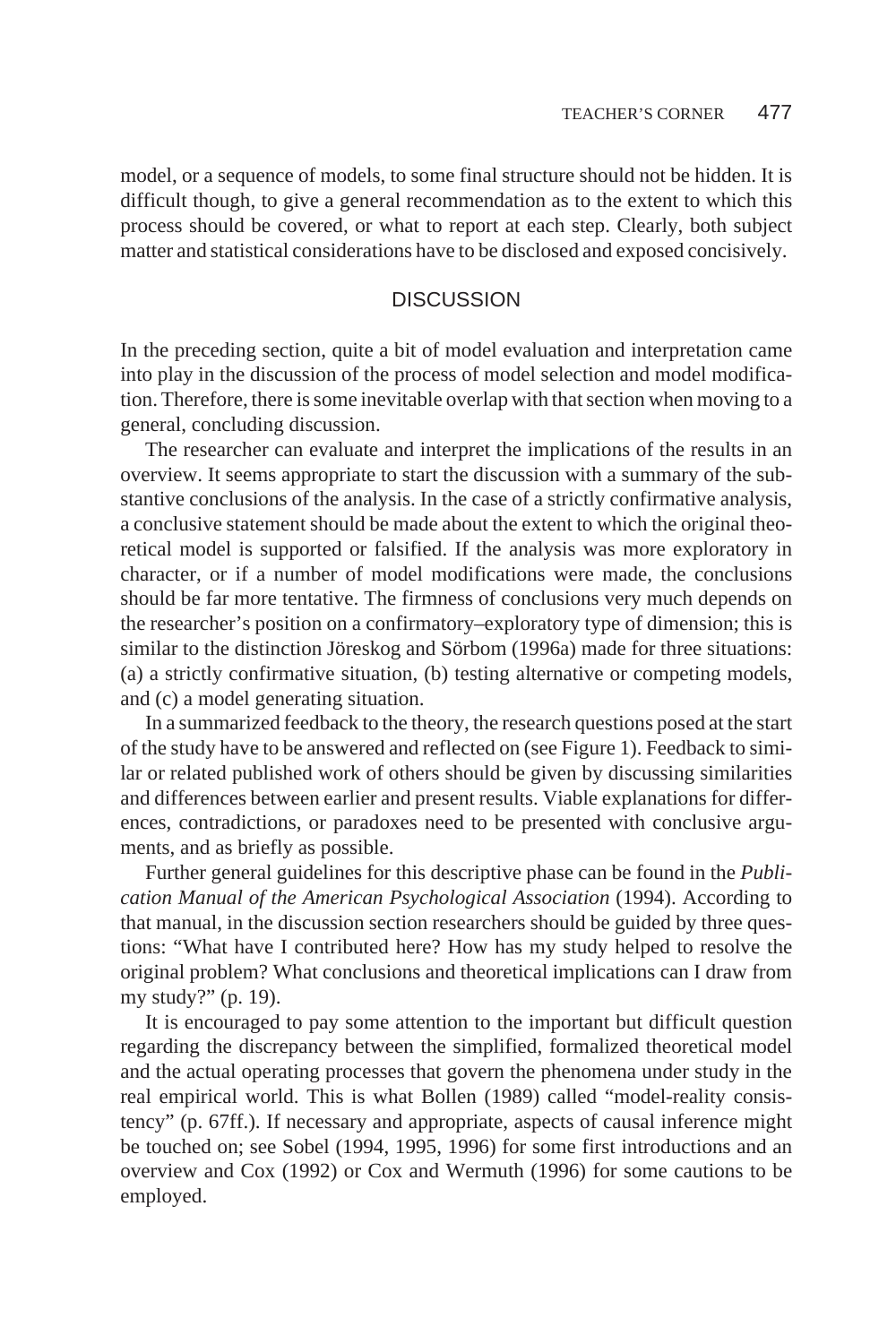A concise summary of weak and strong spots in the analysis can be presented. Given the results of the analysis, directives or concrete plans for future research, which might include aspects of cross-validation and replication, are briefly mentioned. By now the investigations are about to be returned to the first phase of the empirical research cycle.

It is stressed that the discussion section should not be too long. It can be expected that a curious reader tends to read the abstract of an article first, and that an immediate next jump is made to the discussion section. There, the reader expects to find a more elaborate summary of the conclusions and a recapitulation of the positive and the negative aspects of the research, both from a theoretical and methodological and statistical point of view.

# ACKNOWLEDGMENTS

I would like to thank Jeffrey Hoogland, David Kaplan, and Ivo Molenaar for their valuable comments on an earlier version of this article and two anonymous reviewers for a number of useful suggestions.

# **REFERENCES**

- Abelson, R. P. (1995). *Statistics as principled argument.* Hillsdale, NJ: Lawrence Erlbaum Associates, Inc.
- Anderson, J. C., & Gerbing, D. W. (1988). Structural equation modeling in practice: A review and recommended two-step approach. *Psychological Bulletin, 103,* 411–423.
- Anderson, J. C., & Gerbing, D. W. (1992). Assumptions and comparative strengths of the two-step approach: Comment on Fornell and Yi. *Sociological Methods & Research, 20,* 321–333.
- Arbuckle, J. L. (1996). Full information estimation in the presence of incomplete data. In G. A. Marcoulides & R. E. Schumacker (Eds.), *Advanced structural equation modeling: Issues and techniques* (pp. 243–277). Mahwah, NJ: Lawrence Erlbaum Associates, Inc.
- Arbuckle, J. L. (1997). *Amos user's guide. Version 3.6.* Chicago: SPSS.
- Bagozzi, R. P., & Li, Y. (1988). On the evaluation of structural equation models. *Journal of the Academy of Marketing Science, 16,* 74–94.

Barnett, V., & Lewis, T. (1994). *Outliers in statistical data* (2nd ed.). Chichester, England: Wiley.

- Baumgartner, H., & Bagozzi, R. P. (1995). Specification, estimation, and testing of moment structure models based on latent variables involving interactions among exogenous constructs. *Sociological Methods, 24,* 187–213.
- Bekker, P. A. (1994). Counting rules for identification in linear structural models.*Computational Statistics & Data Analysis, 18,* 485–498.
- Bekker, P. A., Merckens, A., & Wansbeek, T. J. (1994).*Identification, equivalent models, and computer algebra.* Boston: Academic.
- Bentler, P. M. (1980). Multivariate analysis with latent variables: Causal modeling. *Annual Review of Psychology, 31,* 419–456.

Bentler, P. M. (1995).*EQS structural equations program manual.*Encino, CA: Multivariate Software.

Bentler, P. M., & Yuan, K. -H. (1999). Structural modeling with small samples: Test statistics. *Multivariate Behavioral Research, 34,* 181–197.

Bollen, K. A. (1989). *Structural equations with latent variables.* New York: Wiley.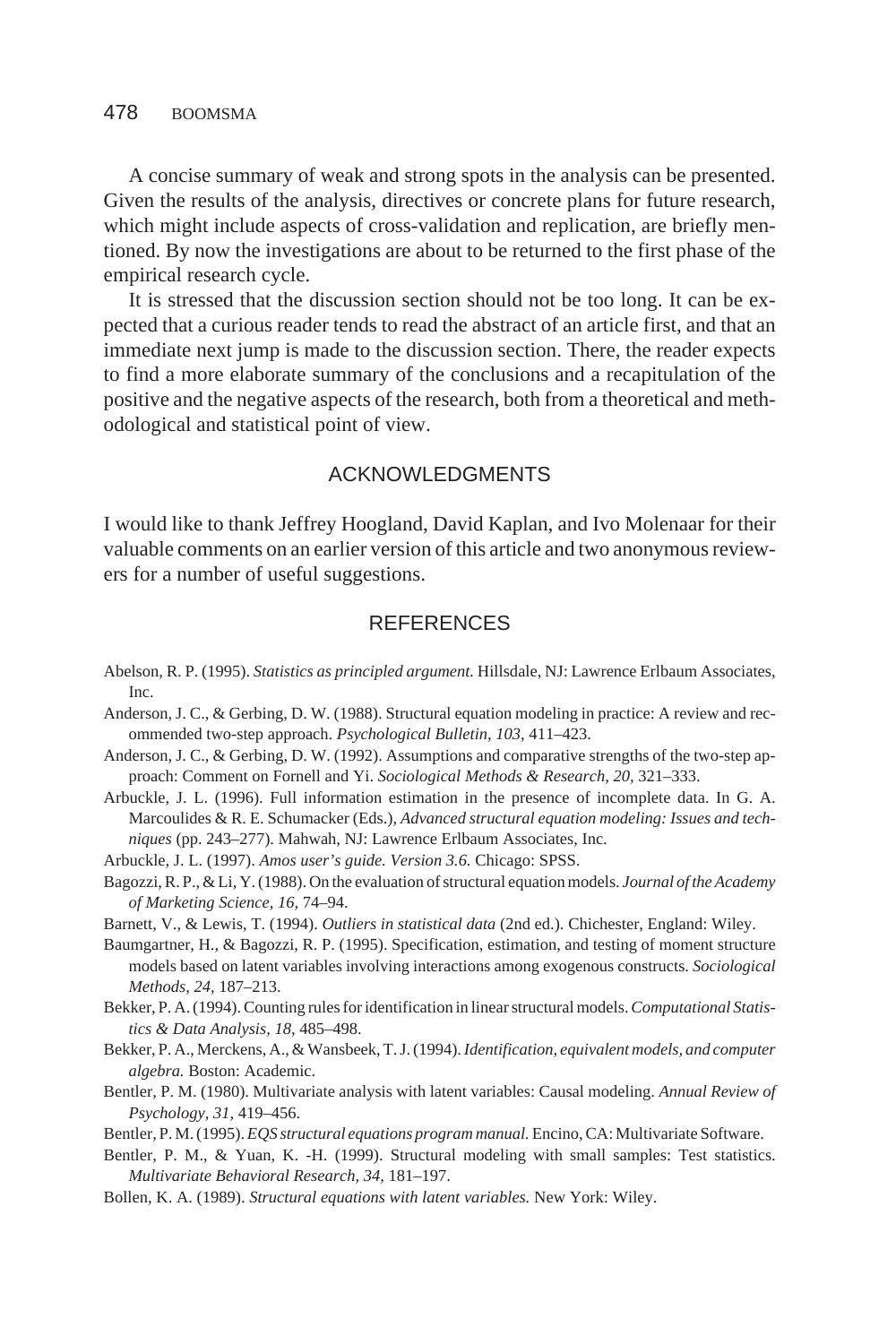- Bollen, K. A., & Long, J. S. (Eds.). (1993). *Testing structural equation models.* Newbury Park, CA: Sage.
- Boomsma, A. (1985). Nonconvergence, improper solutions, and starting values in LISREL maximum likelihood estimation. *Psychometrika, 52,* 345–370.
- Boomsma, A. (1996). De adequaatheid van covariantiestructuurmodellen: een overzicht van maten en indexen [The adequacy of models for covariance structure: An overview of measures and indexes]. *Kwantitatieve Methoden, 52,* 7–52.
- Breckler, S. J. (1990). Applications of covariance structure modeling in psychology: Cause for concern? *Psychological Bulletin, 107,* 260–273.
- Brown, R. L. (1994). Efficacy of the indirect approach for estimating structural equation models with missing data: A comparison of five methods. *Structural Equation Modeling, 1,* 287–316.
- Browne, M. W. (1984). Asymptotically distribution-free methods for the analysis of covariance structures. *British Journal of Mathematical and Statistical Psychology, 37,* 62–83.
- Browne, M. W., & Cudeck, R. (1989). Single sample cross-validation indices for covariance structures. *Multivariate Behavioral Research, 24,* 445–455.
- Camstra, A. (1993). The use of cross-validation techniques for model selection in covariance structure analysis. In R. Steyer, K. F. Wender, & K. F. Widaman (Eds.), *Psychometric methodology: Proceedings of the 7th European Meeting of the Psychometric Society in Trier*(pp. 85–89). Stuttgart: Fischer.
- Camstra, A. (1998). *Cross-validation in covariance structure analysis.* Unpublished doctoral dissertation, University of Groningen, The Netherlands.
- Camstra, A., & Boomsma, A. (1992). Cross-validation in regression and covariance structure analysis: An overview. *Sociological Methods & Research, 21,* 89–115.
- Chou, C.-P., & Bentler, P. M. (1995). Estimation and tests in structural equation modeling. In R. H. Hoyle (Ed.), *Structural equation modeling: Concepts, issues, and applications* (pp. 37–55). Thousand Oaks, CA: Sage.
- Chou, C.-P., Bentler, P. M., & Satorra, A. (1991). Scaled test statistics and robust standard errors for non-normal data in covariance structure analysis: A Monte Carlo study. *British Journal of Mathematical and Statistical Psychology, 44,* 347–357.
- Cochran, W. G. (1965). The planning of observational studies of human populations (with discussion). *Journal of the Royal Statistical Society*, *Series A, 128,* 234–265.
- Cox, D. R. (1992). Causality: Some statistical aspects. *Journal of the Royal Statistical Society, Series A, 155,* 291–301.
- Cox, D. R., & Wermuth, N. (1996). *Multivariate dependencies—Models, analysis and interpretation.* London: Chapman & Hall.
- Cudeck, R. (1989). Analysis of correlation matrices using covariance structure models. *Psychological Bulletin, 105,* 317–327.
- Cudeck, R., & Browne, M. W. (1983). Cross-validation of covariance structures. *Multivariate Behavioral Research, 18,* 147–167.
- Cudeck, R., & O'Dell, L. L. (1994). Applications of standard error estimates in unrestricted factor analysis: Significance tests for factor loadings and correlations. *Psychological Bulletin, 115,* 475–487.
- Curran, P. J., West, S. G., & Finch, J. F. (1996). The robustness of test statistics to nonnormality and specification error in confirmatory factor analysis. *Psychological Methods, 1,* 16–29.
- De Gooijer, J. G. (1995). Cross-validation criteria for covariance structures. *Communications in Statistics: Part B. Simulation and Computation, 24,* 1–16.
- De Gooijer, J. G., & Koopman, S. J. (1988). Cross-validation criteria and the analysis of covariance structures. In M. G. H. Jansen & W. H. van Schuur (Eds.), *The many faces of multivariate analysis: Proceedings of the SMABS–88 Conference* (Vol. II, pp. 296–311). Groningen: RION.
- De Groot, A. D. (1966). *Methodologie. Grondslagen van onderzoek en denken in de gedragswetenschappen (derde druk)* [Methodology: Foundations of inference and research in the behavioral sciences (3rd ed.)]. 'S-Gravenhage: Mouton.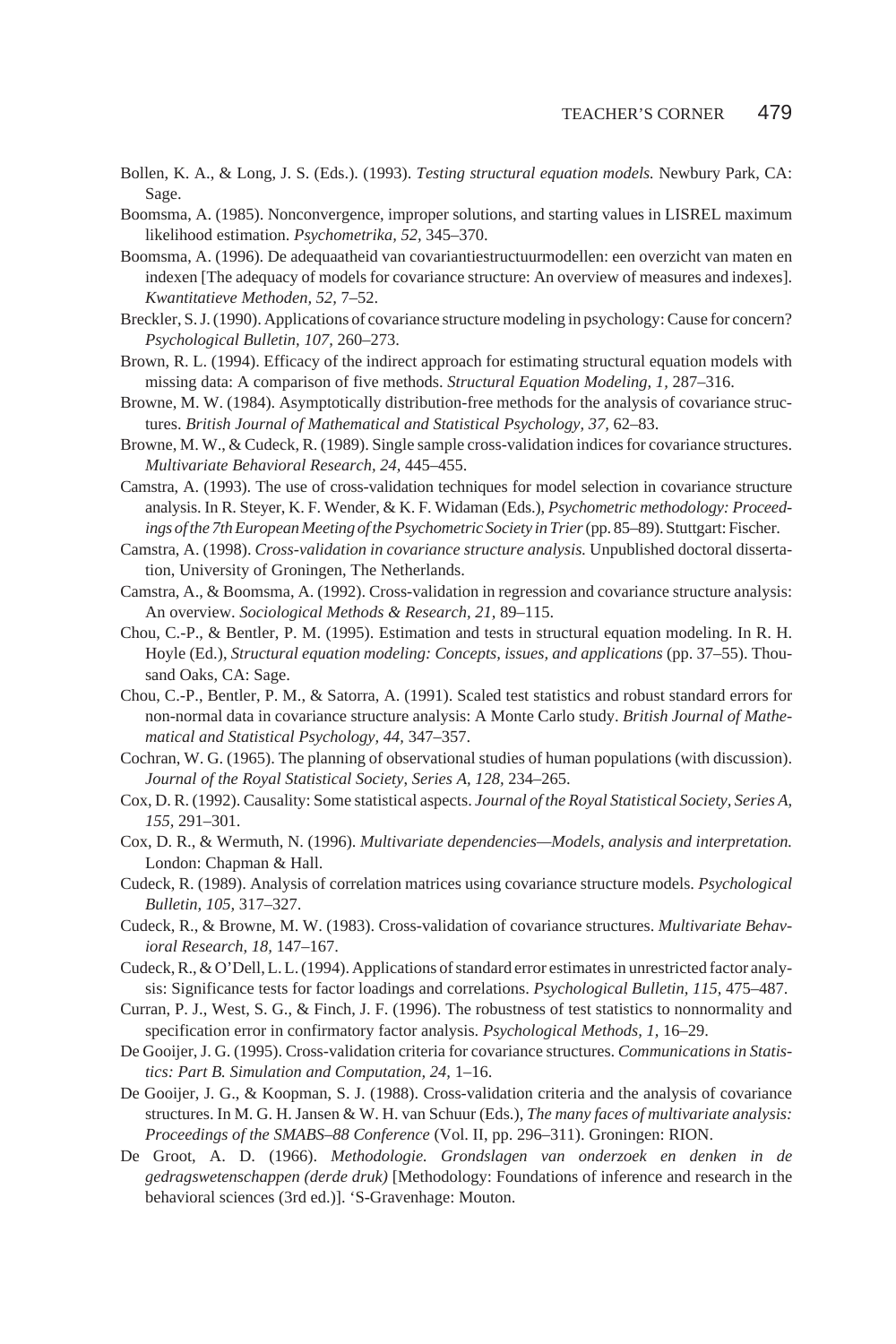- De Groot, A. D. (1969). *Methodology: Foundations of inference and research in the behavioral sciences.* The Hague: Mouton.
- Ding, L., Velicer, W. V., & Harlow, L. L. (1995). Effects of estimation methods, number of indicators per factor, and improper solutions on structural equation modeling fit indices. *Structural Equation Modeling, 2,* 119–143.
- Duncan, T. E., Duncan, S. C., & Li, F. (1998). A comparison of model- and multiple imputation-based approaches to longitudinal analyses with partial missingness. *Structural Equation Modeling, 5,* 1–21.
- Ernste, H. (Ed.). (1996). *Multilevel analysis with structural equation models*. Zürich: Gruppe für Quantitative Geographie und Humanökologie, Geographisches Institut ETH.
- Fan, X., Thompson, B., & Wang, L. (1999). Effects of sample size, estimation methods, and model specification on structural equation modeling fit indexes. *Structural Equation Modeling, 6,* 56–83.
- Fornell, C., & Yi, Y. (1992a). Assumptions of the two-step approach to latent variable modeling. *Sociological Methods & Research, 20,* 291–320.
- Fornell, C., & Yi, Y. (1992b). Assumptions of the two-step approach: Reply to Anderson and Gerbing. *Sociological Methods & Research, 20,* 334–339.
- Freedman, D. A. (1997). From association to causation via regression (with discussion). In V. R. McKim & Turner, S. P. (Eds.), *Causality in crisis? Statistical methods and the search for causal knowledge in the social sciences*(pp. 113–182). Notre Dame, IN: University of Notre Dame Press.
- Goldberger, A. S. (1991). *A course in econometrics.* Cambridge, MA: Harvard University Press.
- Hancock, G. R. (1999). A sequential Scheffe-type respecification procedure for controlling Type I error in exploratory structural equation modification. *Structural Equation Modeling, 6,* 158–168.
- Hayduk, L. A. (1996). *LISREL issues, debates, and strategies.* Baltimore, MA: Johns Hopkins University Press.
- Hayduk, L. A., & Glaser, D. N. (2000). Jiving the four-step, waltzing around factor analysis, and other serious fun (with discussion). *Structural Equation Modeling, 7,* 1–35.
- Hershberger, S. L. (1995). The specification of equivalent models before the collection of data. In A. von Eye & C. C. Clogg (Eds.), *Latent variable analysis: Applications for developmental research* (pp. 68–105). Newbury Park, CA: Sage.
- Hoogland, J. J. (1999). *The robustness of estimation methods for covariance structure analysis.* Unpublished doctoral dissertation, University of Groningen, The Netherlands.
- Hoogland, J. J., & Boomsma, A. (1998). Robustness studies in covariance structure modeling: An overview and a meta-analysis. *Sociological Methods & Research, 26,* 329–367.
- Hox, J. J. (1994). *Applied multilevel analysis.* Amsterdam: TT-Publikaties.
- Hoyle, R. H., & Panter, A. T. (1995). Writing about structural equation models. In R. H. Hoyle (Ed.), *Structural equation modeling: Concepts, issues, and applications* (pp. 158–176). Thousand Oaks, CA: Sage.
- Hu, L., & Bentler, P. M. (1995). Evaluating model fit. In R. H. Hoyle (Ed.), *Structural equation modeling: Concepts, issues, and applications* (pp. 76–99). Thousand Oaks, CA: Sage.
- Hu, L., & Bentler, P. M. (1999). Cutoff criteria for fit indexes in covariance structure analysis: Conventional criteria versus new alternatives. *Structural Equation Modeling, 6,* 1–55.
- Hu, L., Bentler, P. M., & Kano, Y. (1992). Can test statistics in covariance structure analysis be trusted? *Psychological Bulletin, 112,* 351–362.
- Jöreskog, K. G., & Sörbom, D. (1989). *LISREL 7: A guide to the program and applications* (2nd ed.). Chicago: SPSS.
- Jöreskog, K. G., & Sörbom, D. (1996a). *LISREL 8: Structural equation modeling with the SIMPLIS command language.* Chicago: Scientific Software International.
- Jöreskog, K. G., & Sörbom, D. (1996b). *LISREL 8: User's reference guide* (2nd ed.). Chicago: Scientific Software International.
- Jöreskog, K. G., & Sörbom, D. (1996c). *PRELIS 2: User's reference guide* (3rd ed.). Chicago: Scientific Software International.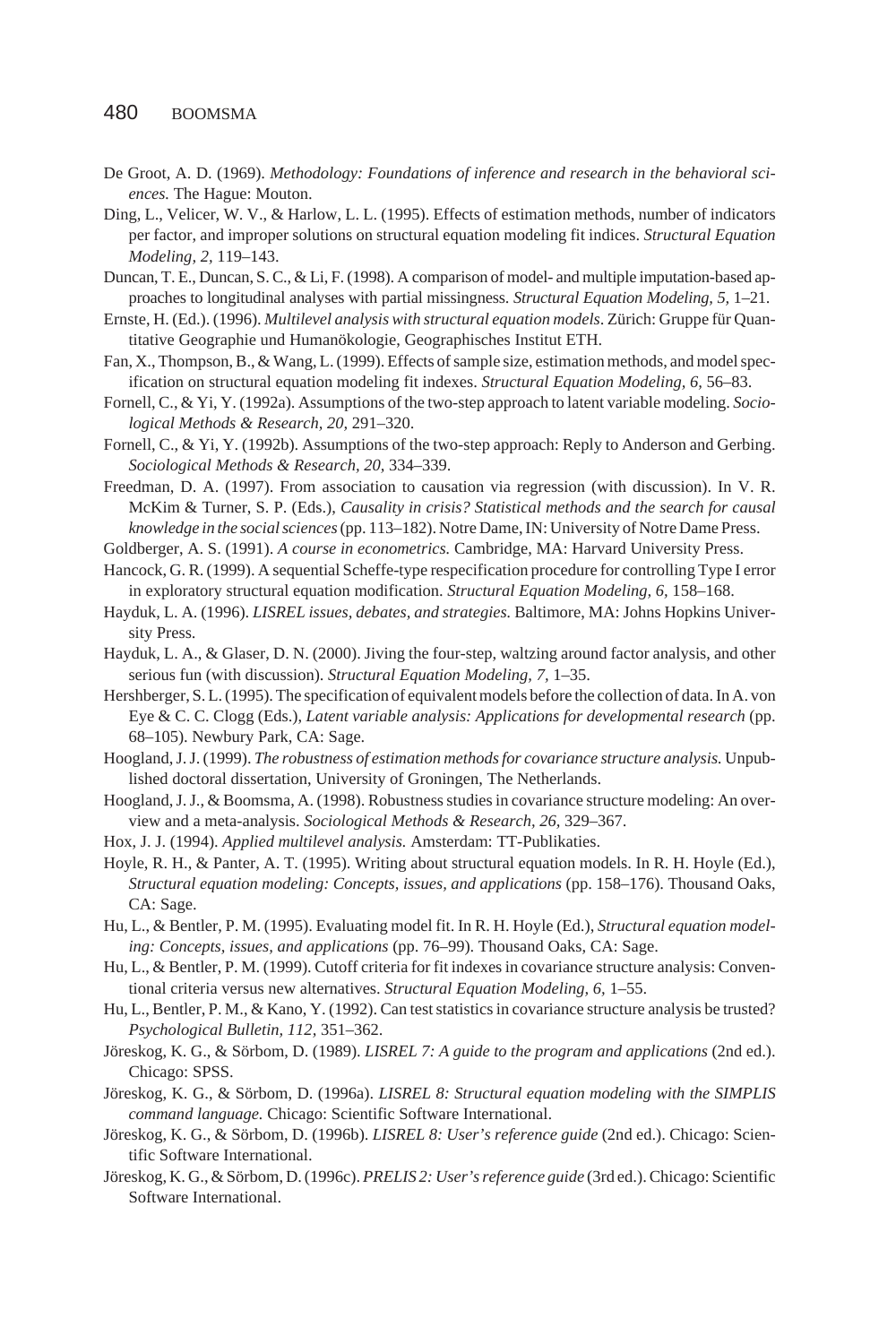- Jöreskog, K. G., Sörbom, D., Du Toit, S., & Du Toit, M. (1999). *LISREL 8: New statistical features.*Chicago: Scientific Software International.
- Kaplan, D. W. (1989). A study of the sampling variability and *z*-values of parameter estimates from misspecified structural equation models. *Multivariate Behavioral Research, 24,* 41–57.
- Kaplan, D. (1990). Evaluating and modifying covariance structure models: A review and recommendation (with discussion). *Multivariate Behavioral Research, 25,* 137–155.
- Kaplan, D. (1991). On the modification and predictive validity of covariance structure models. *Quality & Quantity, 25,* 307–314.
- Kaplan, D. (1995). Statistical power in structural equation modeling. In R. H. Hoyle (Ed.), *Structural equation modeling: Concepts, issues, and applications*(pp. 100–117). Thousand Oaks, CA: Sage.
- Kaplan, D., & Elliott, P. R. (1997). A model-based approach to validating education indicators using multilevel structural equation modeling. *Journal of Educational and Behavioral Statistics, 22,* 323–347.
- Kaplan, D., & Wenger, R. N. (1993). Asymptotic independence and separability in covariance structure models: Implications for specification error, power, and model modification. *Multivariate Behavioral Research, 28,* 467–482.
- Little, R. J. A., & Rubin, D. B. (1987). *Statistical analysis with missing data.* New York: Wiley.
- Little, R. J. A., & Rubin, D. B. (1990). The analysis of social science data with missing data. *Sociological Methods & Research, 18,* 292–326.
- Luijben, T. C. W. (1989). *Statistical guidance for model modification in covariance structure analysis.* Amsterdam: Sociometric Research Foundation (Doctoral dissertation, University of Groningen, The Netherlands).
- Luijben, T. C. W., & Boomsma, A. (1988). Statistical guidance for model modification in covariance structure analysis. In D. Edwards & N. E. Raun (Eds.),*COMPSTAT 1988: Proceedings in Computational Statistics* (pp. 335–340). Heidelberg: Physica.
- MacCallum, R. C. (1986). Specification searches in covariance structure modeling. *Psychological Bulletin, 100,* 107–120.
- MacCallum, R. C., Browne, M. W., & Sugawara, H. M. (1996). Power analysis and determination of sample size for covariance structure modeling. *Psychological Methods, 1,* 130–149.
- MacCallum, R. C., Roznowski, M., Mar, C. M., & Reith, J. V. (1994). Alternative strategies for cross-validation of covariance structure models. *Multivariate Behavioral Research, 29,* 1–32.
- MacCallum, R. C., Roznowski, M., & Necowitz, L. B. (1992). Model modifications in covariance structure analysis: The problem of capitalization on chance. *Psychological Bulletin, 111,* 490–504.
- MacCallum, R. C., Wegener, D. T., Uchino, B. N., & Fabrigar, L. R. (1993). The problem of equivalent models in applications of covariance structure analysis. *Psychological Bulletin, 114,* 185–199.
- Marsh, H. W. (1998). Pairwise deletion for missing data in structural equation models: Nonpositive definite matrices, parameter estimates, goodness of fit, and adjusted sample sizes. *Structural Equation Modeling, 5,* 22–36.
- Marsh, H. W., & Balla, J. R. (1994). Goodness of fit in confirmatory factor analysis: The effects of sample size and parsimony. *Quality & Quantity, 28,* 185–217.
- Marsh, H. W., Balla, J. R., & Hau, K.-T. (1996). An evaluation of incremental fit indexes: A clarification of mathematical and empirical properties. In G. A. Marcoulides & R. E. Schumacker (Eds.), *Advanced structural equation modeling: Issues and techniques*(pp. 315–353). Mahwah, NJ: Lawrence Erlbaum Associates, Inc.
- Marsh, H. W., & Hau, K.-T. (1996). Assessing goodness of fit: Is parsimony always desirable? *The Journal of Experimental Education, 64,* 364–390.
- Marsh, H. W., & Hau, K.-T. (1999). Confirmatory factor analysis: Strategies for small sample sizes. In R. H. Hoyle (Ed.), *Statistical strategies for small sample size* (pp. 251–306). Thousand Oaks, CA: Sage.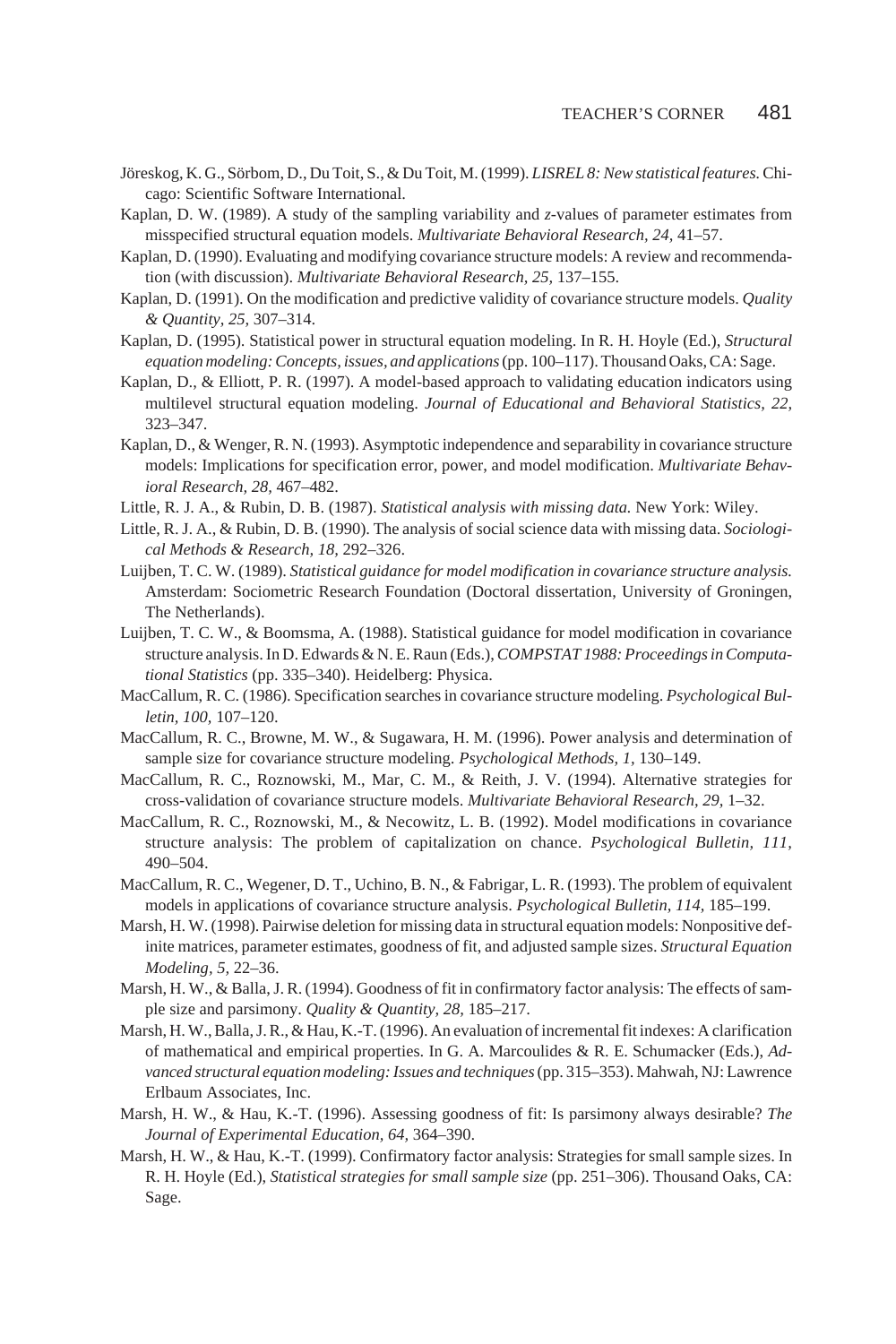- Marsh, H. W., Hau, K.-T., Balla, J. R., & Grayson, D. (1998). Is more ever too much? The number of indicators per factor in confirmatory factor analysis. *Multivariate Behavioral Research, 33,* 181–220.
- Maxwell, S. E., & Cole, D. A. (1995). Tips for writing (and reading) methodological articles. *Psychological Bulletin, 118,* 193–198.
- McArdle, J. J., & Hamagami, F. (1996). Multilevel models from a multiple group structural equation perspective. In G. A. Marcoulides & R. A. Schumacker (Eds.), *Advanced structural equation modeling: Issues and techniques* (pp. 89–124). Mahwah, NJ: Lawrence Erlbaum Associates, Inc.
- Mulaik, S. A., & Millsap, R. E. (2000). Doing the four-step right. *Structural Equation Modeling, 7,* 36–73.
- Muthén, B. O. (1994). Multilevel covariance structure analysis. *Sociological Methods & Research, 22,* 376–398.
- Muthén, L. K., & Muthén, B. O. (1998). *Mplus user's guide.* Los Angeles: Muthén & Muthén.
- Neale, M. C. (1994). *Mx: Statistical modeling* (2nd ed.). Richmond, VA: Medical College of Virginia, Department of Psychiatry.
- O'Grady, K. E. (1982). Measures of explained variance: Cautions and limitations. *Psychological Bulletin, 92,* 766–777.
- Popper, K. (1974). *Conjectures and refutations: The growth of scientific knowledge* (5th ed.). London: Routledge & Kegan Paul.
- Popper, K. (1983). *Realism and the aim of science.* (W. W. Bartley III, Ed.). [Post-script to The logic of scientific discovery (Vol. 1)]. London: Hutchinson.
- *Publication manual of the American Psychological Association.* (4th ed.). (1994). Washington, DC: American Psychological Association.
- Raykov, T. (1997). Estimation of composite reliability for congeneric measures. *Applied Psychological Measurement, 21,* 173–184.
- Raykov, T., Tomer, A., & Nesselroade, J. R. (1991). Reporting structural equation modeling results in *Psychology and Aging*: Some proposed guidelines. *Psychology and Aging, 6,* 499–533.
- Rindskopf, D. (1984). Structural equation models: Empirical identification, Heywood cases, and related problems. *Sociological Methods & Research, 13,* 109–119.
- Rosenbaum, P. R. (1995). *Observational studies.* New York: Springer.
- Rubin, D. B. (1987). *Multiple imputation for nonresponse in surveys.* New York: Wiley.
- Rubin, D. B. (1996). Multiple imputation after 18+ years. *Journal of the American Statistical Association, 91,* 473–489.
- Saris, W. E., & Satorra, A. (1987). Characteristics of structural equation models which affect the power of the likelihood ratio test. In W. E. Saris & I. N. Gallhofer (Eds.), *Sociometric research* (Vol. 2., pp. 220–236). London: Macmillan.
- Saris, W. E., & Satorra, A. (1993). Power evaluations in structural equation models. In K. A. Bollen & J. S. Long (Eds.), *Testing structural equation models* (pp. 181–204). Newbury Park, CA: Sage.
- Saris, W. E., Satorra, A., & Sörbom, D. (1987). The detection and correction of specification errors in structural equation models. In C. C. Clogg (Ed.), *Sociological methodology 1987* (pp. 105–129). Washington, DC: The American Sociological Association.
- Saris, W. E., & Stronkhorst, H. (1984).*Causal modelling in nonexperimental research: An introduction to the LISREL approach.* Amsterdam: Sociometric Research Foundation.
- Satorra, A. (1990). Robustness issues in structural equation modeling: A review of recent developments. *Quality & Quantity, 24,* 367–386.
- Satorra, A. (1992). Asymptotic robust inferences in the analysis of mean and covariance structures. In P. V. Marsden (Ed.), *Sociological Methodology 1992.* Oxford, England: Blackwell.
- Satorra, A. (1993). Multi-sample analysis of moment structures: Asymptotic validity of inferences based on second order moments. In K. Haagen, D. J. Bartholomew, & M. Deistler (Eds.), *Statistical modelling and latent variables* (pp. 283–298). Amsterdam: Elsevier.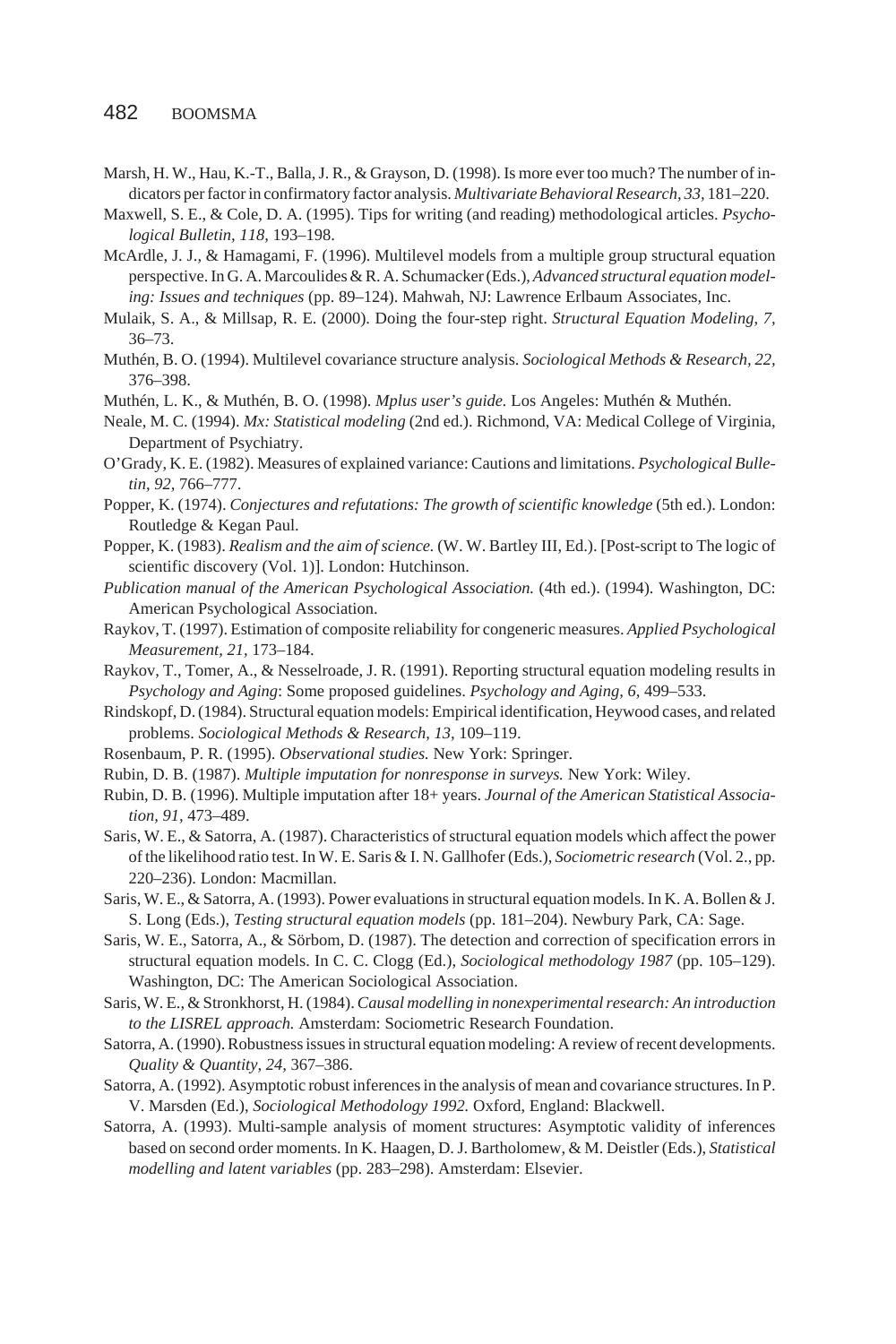- Satorra, A., & Bentler, P. M. (1994). Corrections to test statistics and standard errors in covariance structure analysis. In A. von Eye & C. C. Clogg (Eds.), *Latent variable analysis: Applications for developmental research* (pp. 399–419). Thousand Oaks, CA: Sage.
- Satorra, A., & Saris, W. E. (1985). The power of the likelihood ratio test in covariance structure analysis. *Psychometrika, 50,* 83–90.
- Schafer, J. L. (1996). *Analysis of incomplete multivariate data.* London: Chapman & Hall.
- Scheines, R., Spirtes, P., Glymour, C., & Meek, C. (1994). *TETRAD II: Tools for causal modeling. User's manual.* Hillsdale, NJ: Lawrence Erlbaum Associates, Inc.
- Scheines, R., Spirtes, P., Glymour, C., Meek, C., & Richardson, T. (1998). The TETRAD project: Constraint based aids to causal model specification (with discussion). *Multivariate Behavioral Research, 33,* 65–117.
- Silvia, E. S. M., & MacCallum, R. C. (1988). Some factors affecting the success of specification searches in covariance structure modeling. *Multivariate Behavioral Research, 23,* 297–326.
- Sobel, M. E. (1994). Causal inference in latent variable models. In A. von Eye & C. C. Clogg (Eds.), *Latent variables analysis: Applications for developmental research* (pp. 3–35). Newbury Park, CA: Sage.
- Sobel, M. E. (1995). Causal inference in the social and behavioral sciences. In G. Arminger, C. C. Clogg, & M. E. Sobel (Eds.), *Handbook of statistical modeling for the social and behavioral sciences* (pp. 1–38). New York: Plenum.
- Sobel, M. E. (1996). An introduction to causal inference. *Sociological Methods & Research, 24,* 353–379.
- Steiger, J. H. (1990). Structural model evaluation and modification: An interval estimation approach. *Multivariate Behavioral Research, 25,* 173–180.
- Stelzl, I. (1986). Changing a causal hypothesis without changing the fit: Some rules for generating equivalent path models. *Multivariate Behavioral Research, 21,* 309–331.
- Verleye, G. (1996). *Missing at random data problems in attitude measurement using maximum likelihood structural equation modelling.* Unpublished doctoral dissertation, Vrije Universiteit Brussel, Faculteit Psychologie en Opvoedkunde.
- Verschuren, P. J. M. (1991). *Structurele modellen tussen theorie en praktijk* [Structural models between theory and practice]. Utrecht: Het Spectrum.
- West, S. G., Finch, J. F., & Curran, P. J. (1995). Structural equation modeling with nonnormal variables: Problems and remedies. In R. H. Hoyle (Ed.), *Structural equation modeling: Concepts, issues, and applications* (pp. 56–75). Thousand Oaks, CA: Sage.
- Williams, L. J., Bozdogan, H., & Aiman-Smith, L. (1996). Inference problems with equivalent models. In G. A. Marcoulides & R. E. Schumacker (Eds.), *Advanced structural equation modeling: Issues and techniques* (pp. 279–314). Mahwah, NJ: Lawrence Erlbaum Associates, Inc.
- Yang Jonsson, F. (1997). *Non-linear structural equation models: Simulation studies of the Kenny–Judd model* (Acta Universitatis Upsaliensis. Studia Statistica Upsaliensia 4). Doctoral dissertation, University of Uppsala, Department of Statistics.
- Yuan, K.-H., & Bentler, P. M. (1995). *Robust methods for mean and covariance structure analysis* (UCLA Statistical Series, No. 195). Los Angeles: University of California.
- Yuan, K.-H., & Bentler, P. M. (1997). Mean and covariance structure analysis: Theoretical and practical improvements. *Journal of the American Statistical Association, 92,* 767–774.
- Yuan, K.-H., & Bentler, P. M. (1998a). Normal theory based test statistics in structural equation modelling. *British Journal of Mathematical and Statistical Psychology, 51,* 289–309.
- Yuan, K.-H., & Bentler, P. M. (1998b). Robust mean and covariance structure analysis. *British Journal of Mathematical and Statistical Psychology, 51,* 63–88.
- Yuan, K.-H., & Bentler, P. M. (1998c). Structural equation modeling with robust covariances. In A. E. Raftery (Ed.), *Sociological methodology 1998* (pp. 363–396). Oxford, England: Blackwell.